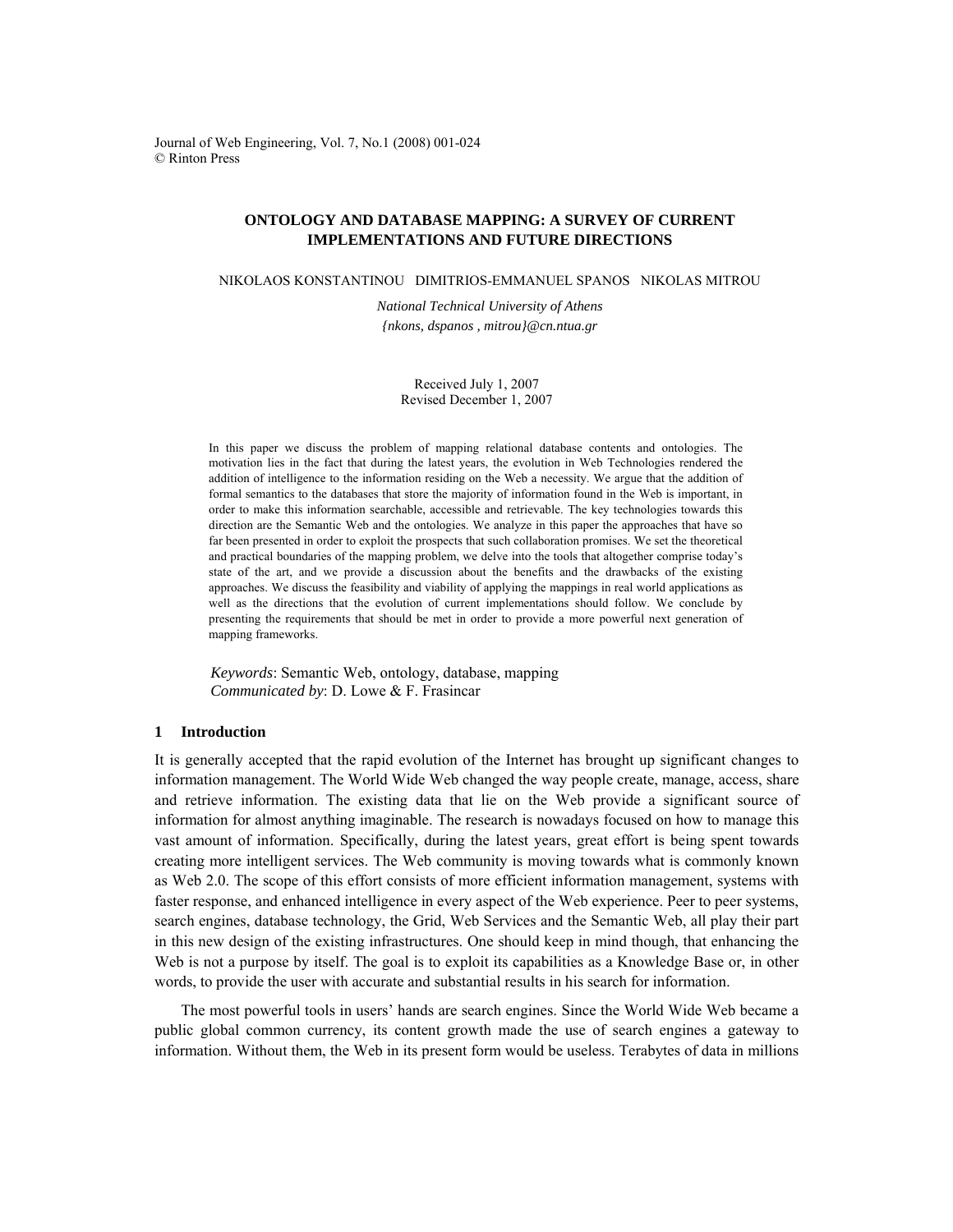of Web pages are impossible to be accessed without the use of the current search engine implementations.

There are several reasons that cause this defect of the current form of the Web. The main reason of this weakness is that the largest quantity of existing data on the Web is stored using conventional relational database technology. This information is often referred to as the Deep Web [1], as opposed to the Surface Web comprising all static Web pages. Deep Web pages do not exist until they are generated dynamically in response to a direct user request. As a consequence, traditional search engines cannot retrieve and index Deep Web pages' content.

Moreover, the data that is available on the Web usually abides by ad hoc formalisms. The lack of a common, unified and generally accepted Knowledge Representation formalism impedes data exchange, interoperability and collaboration among Web communities. The institution of a common vocabulary, in combination with the addition of formal semantics is, among others, the goal of the Semantic Web vision. The common knowledge representation formalism is ought to be both human and machine understandable in order to allow inference extraction from existing knowledge.

The creator of the Web, Tim Berners-Lee, proposed the idea of the Semantic Web to overcome the handicaps referenced. As stated in [2], the Semantic Web is about bringing "structure to the meaningful content of Web pages, creating an environment where software agents, roaming from page to page, can readily carry out sophisticated tasks for users". The Semantic Web will not replace the Web as it is known today. Instead, it will be an addition, an upgrade of the existing content in an efficient way that will lead to its integration into a fully exploitable world-wide source of knowledge. In one word, the goal is to bring an order to the chaos nowadays known as the Web or, more precisely, the Deep Web [1].

The key role to this effort is played by ontologies. Their use aims at bridging and integrating multiple and heterogeneous digital content on a semantic level, which is exactly the key idea of the Semantic Web vision. Ontologies provide conceptual domain models, which are understandable to both human beings and machines as a shared conceptualization of a given specific domain [3]. With the use of ontologies, content is made suitable for machine consumption, contrary to the majority of the content found on the Web today, which is primarily intended for human consumption.

Nevertheless, ontologies suffer from a scalability problem. Keeping large amounts of data in a single file is a practice with low efficiency. Ontologies should rather describe content than contain it. Meanwhile, the Semantic Web is not meant to be a candidate technology for Web Engineering, it should instead be an addition to current practices, rather than a substitution. The key in bridging legacy data with formal semantic meaning is the inclusion of mediation between relational database contents and ontologies, which is the exact purpose of the current paper.

The remainder of this paper is structured as follows. In Section 2, we provide a thorough and multi-aspect analysis of the domain of our investigation. In Section 3, we present the tools that altogether comprise today's state of the art in ontology to database mapping<sup>a</sup>. In Section 4, we discuss the results of our survey and we conclude in Section 5, by suggesting a number of ideas that should be taken into account for the design of the next generation tools.

<sup>&</sup>lt;sup>a</sup> It must be clearly stated that in the current paper, mapping refers to a relation between ontology and database contents and should not be confused with mapping among ontologies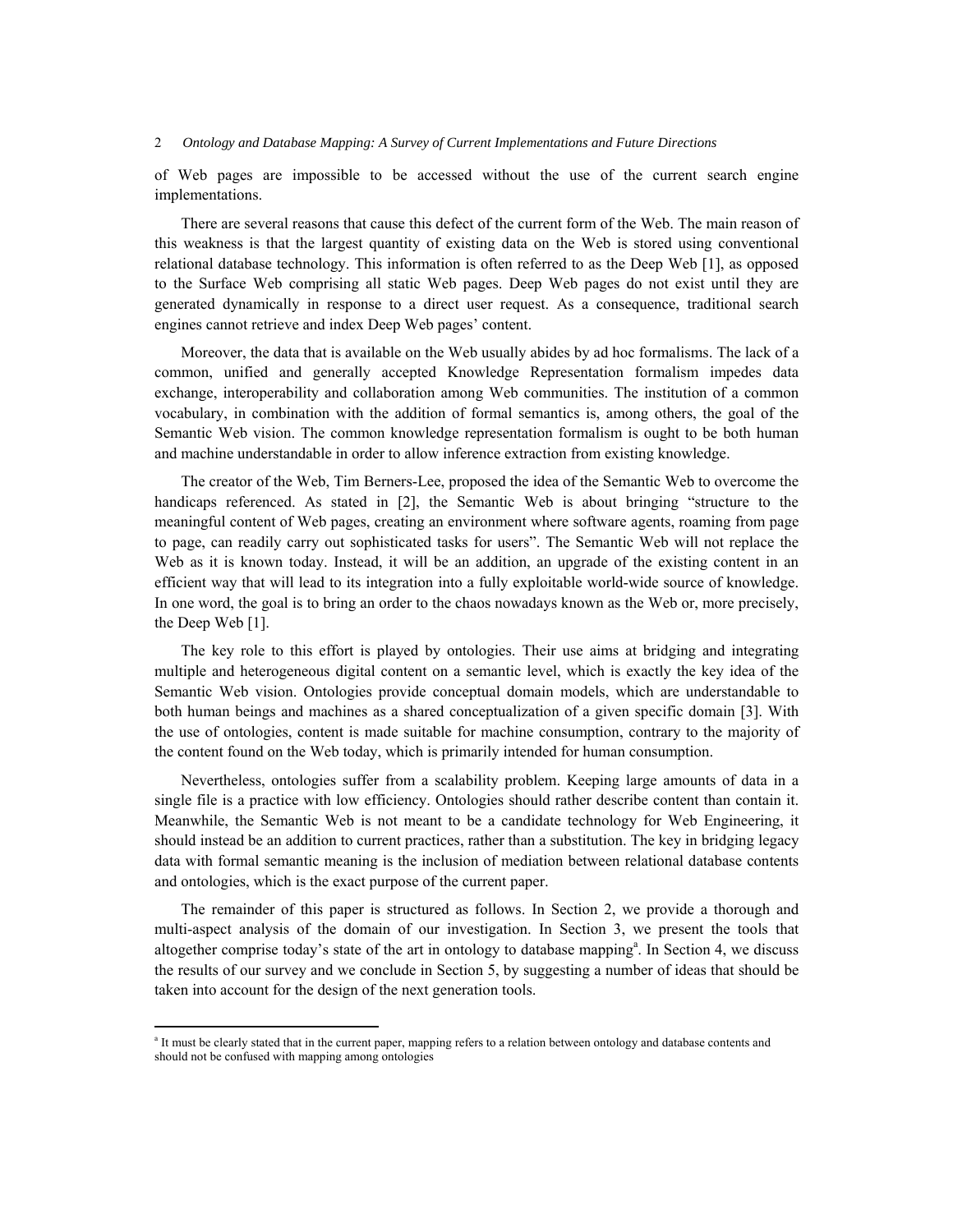### **2 Problem Framework**

In this Section we provide the definitions and we attempt to approach the mapping problem from several viewpoints. Ontologies and their mapping to relational databases – or vice versa – present theoretical and practical interest when examined by Web engineers, Semantic Web and database theorists and practitioners, and system and knowledge modelers.

## *2.1 Ontologies in Web Engineering*

Software engineers in general have to consider the adoption of a specific working concept in order to efficiently tackle engineering problems that arise in industrial conditions. In order to specify the context that encompasses specific distinct approaches, the term of technical spaces (TS) has been introduced. A TS is a working context with a set of associated concepts, body of language, tools, required skills and possibilities [4]. Before adopting a certain space, Web engineers need to compare the pros and cons of the available approaches. Issues that fall into consideration include expressivity power, ease in interoperability facilities between spaces, standardization level, and a broad list of engineering facilities (i.e. security) most of which are discussed about in the remainder of the current work. Although TSs are difficult to define, they can be easily recognized: XML-based languages (XML TS), Model-Driven Architecture (MDA TS) as defined by the Object Management Group (OMG), Data Base Management Systems (DBMS TS), Ontology TS (OTS) are some of the widespread technical spaces in use. In our work, we take a closer look at DBMS TS and OTS.

The usage of ontologies in systems modeling provides powerful means for the achievement of an abundant system description in description logic (DL) terms. DL allows systems modeling in detail by deriving a concept hierarchy and a corresponding property hierarchy. DL also possesses the unique feature compared to the rest of TSs of defining class membership by solely stating necessary and efficient conditions. However, the strength of the Semantic Web is not restricted in concept description.

Model checking can be realised by the concurrent use of a reasoner, a practice that assures the creation of coherent, consistent models. Model enrichment aims at using ontologies for providing richer descriptions of models from different TSs. The goal is to exploit the ontologies' inference support, the formally defined semantics, the support of rules, and logic programming in general [5]. Hybrid approaches involve models constructed in more than one TS and provide a final model that comprises the mappings between them as well as the models themselves. This approach embraces the current survey scope that is confined to ontology and database mapping. For a further discussion, the interested reader is referred to [6].

#### *2.2 Ontologies and Knowledge Bases*

Formally, the term ontology as defined by Gruber in [3] is a "specification of a *conceptualization*" where *conceptualization* is defined in AI as a *structure* <D, **R**> where D is a *domain* and **R** a *set* of relevant relations on D [7]. The set of relations comprises the *intensional* and the *extensional* relations also referred to as *conceptual* and *ordinary* relations respectively. The *domain space* is defined as a *structure* <D, W> where W is a *set* of maximal states of affairs of such domain (also called *possible worlds*). A *conceptualization* for D can be now defined as an ordered triple set  $C = \{D, W, R\}$ , where **R** is a set of conceptual relations on the domain space  $\leq D$ , W $\geq$ . In other words, we can describe an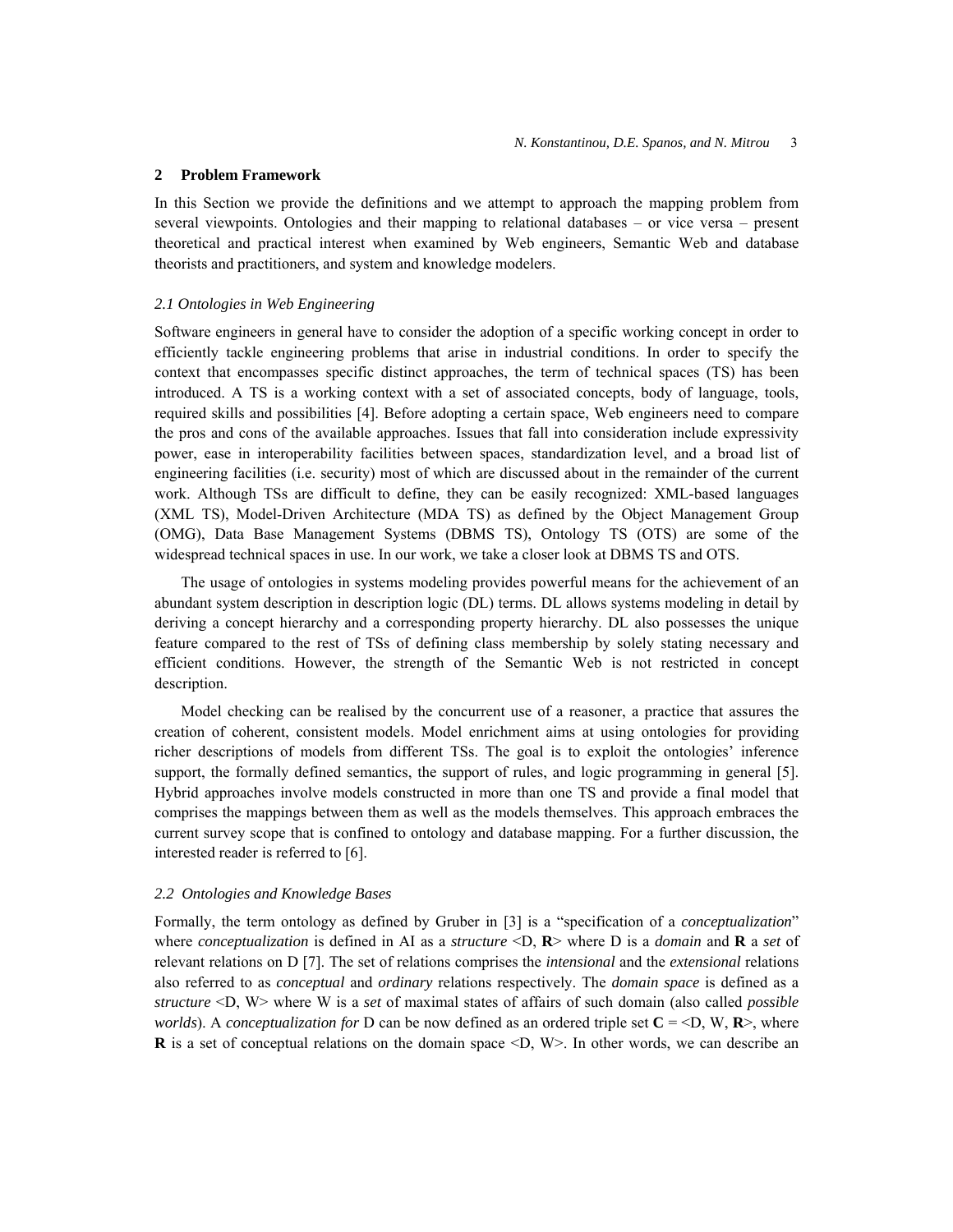ontology as a set of definitions that associate the names of entities in the universe of discourse with human-readable text describing the meaning of the names and a set of formal axioms that constrain the interpretation and well-formed use of these terms.

More abstractly, an ontology can be defined as a model of a Knowledge Base (KB). Practically, the languages of ontologies are closer in expressive power to First Order Logic (FOL) than languages used to model databases. For this reason, ontologies are considered to be at the *semantic* level, while database schemas lay at the *logical* or *physical* level. The main difference between an ontology and a KB is that the latter offers reasoning as an addition to the model. Thus, it is not possible to extract implicit knowledge from the ontology without the use of reasoning procedures [8]. The term 'ontologies' in the Semantic Web typically refers to two discrete methods of modeling a system's knowledge.

The first one is RDF (Resource Description Framework) [9], in which, the perception of the world is modeled as a graph. The RDF graph is similar to a Directed Labelled Graph, with the difference that RDF allows for more than one edge between nodes [10]. The nodes of an RDF graph are not necessarily connected to each other and it is allowed to find circle paths in the graph. The nodes of an RDF graph contain either resources or literals. The difference between resources and literals is that the latter are not subject to further processing by RDF parsers. Hence, RDF, as indicated by its name, is a language designed to describe resources.

A typical and rather widespread example of a semantic extension of RDF is RDF Schema or RDFS. RDFS does not impose any further syntactic restrictions; it is intended to provide a specific vocabulary – thus restricting the RDF expressivity – in order to be commonly understood. RDFS is the first attempt to bring an order to RDF semantics, e.g. defining the isSubclassOf relationship, a relationship missing from RDF. In fact, RDF can be viewed as merely the language, while RDFS as the vocabulary that portrays how RDF can be used to describe Web content. This is the reason why it is usually referred to as RDF(S), a notation that we will also use in the present work.

The second type of ontologies, contains the ones that have their roots in Description Logics (DL) and are usually described in OWL [11, 12], based on standard predicate calculus. Things are more complicated than RDF(S) since the world in OWL is viewed as a set of classes, properties and individuals. According to [13], the OWL vocabulary V can be defined as a set of literals  $V<sub>L</sub>$  and seven sets of URI references:  $V_C$ ,  $V_D$ ,  $V_L$ ,  $V_{DP}$ ,  $V_{IP}$ ,  $V_{AP}$  and  $V_O$  that denote the class names, the datatype names, the individual names, the data-valued property names, the individual-valued property names, the annotation property names and the ontology names, respectively. The OWL language is the successor of DAML+OIL and is the current recommendation by W3C. The classification support by DL is useful in organizing contexts and context definitions.

DL is a subset of the First Order Predicate Calculus and is not a fixed language; it rather comprises a set of fully defined sublanguages that can be categorized according to their expressive power. The basic DL language is *AL* and allows atomic negation, concept intersection, value restrictions and limited existential quantification. In *AL*, concepts like "persons whose children are all female" can be defined. In order to define more complex concepts, we have to add extra constructors e.g. by adding *N* that is number restrictions we get the *ALN* language, that can express concepts like "persons who have more than three children". By adding nominals to classes (letter *O*), allowing the declaration of inverse properties (letter *I*) and complex concept negation (letter *C*), setting a hierarchy in concepts (letter *H*),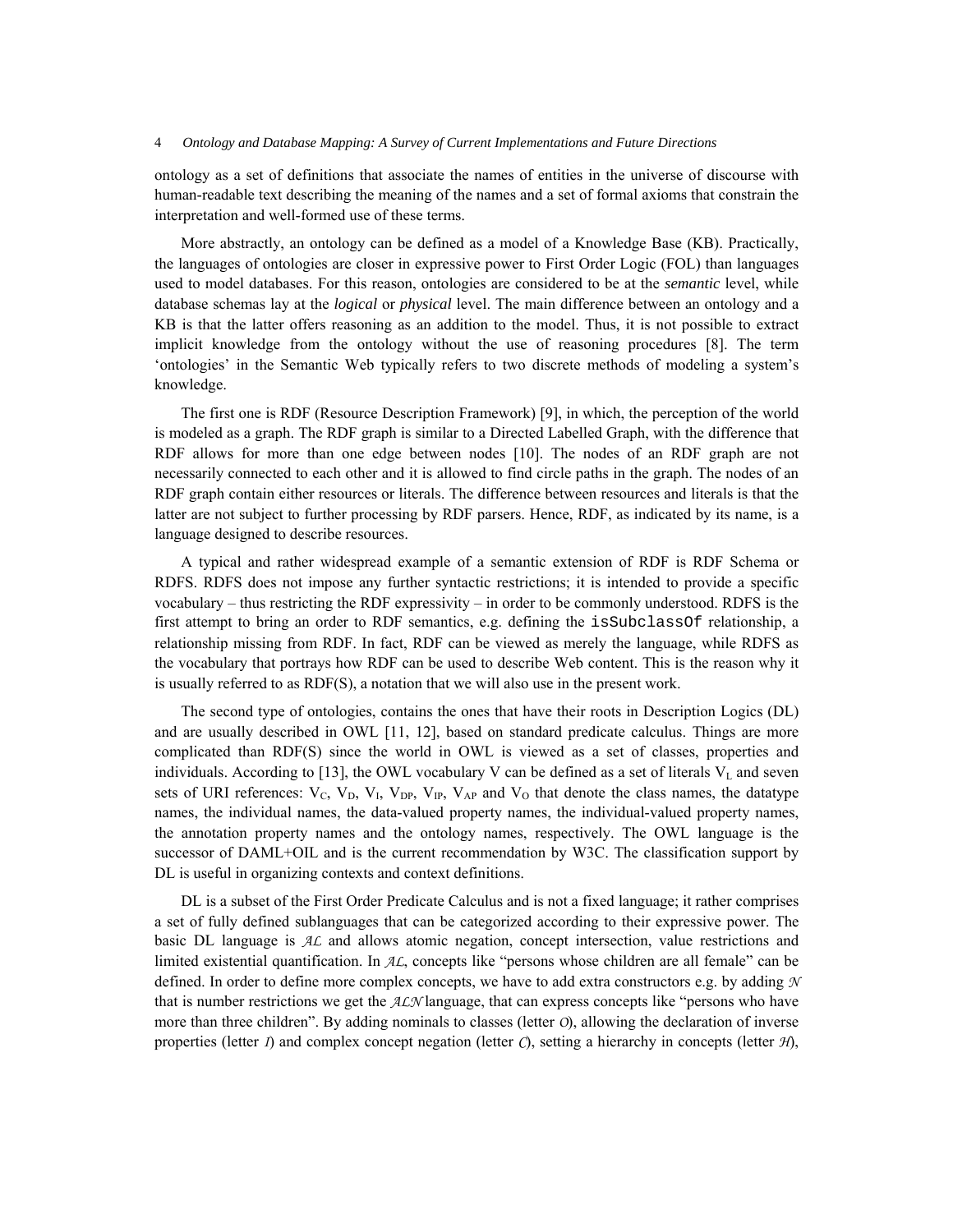the DL that occurs is *ALCHOIN*. Since *S* is shorthand for *ALC* with transitive properties, the resulting language containing all these features can be called *SHOIN*. This language corresponds to the OWL DL<sup>b</sup> language that is widely used in ontologies. This specific subset of DL was chosen because it demonstrates excellent behaviour in algorithms that use an OWL DL ontology to deduce implicit information.

Inference services provided by reasoners (e.g. satisfiablility, subsumption, equivalence, disjointness, consistency) have reached a certain maturity level; they are usually based on tableaux algorithms and are sound and complete. As stated in [8], a Knowledge Base is the combination of an ontology and a reasoner. Although many reasoners exist, the practical choice is made among Pellet [14], FaCT++ [15], KAON2 [16] and Racer [17]. All of them support DIG [18] interoperability which is not a standard yet but it is used by reasoners to exchange HTTP messages with the processes using them.

A KB created using Description Logics consists of two parts. The first part contains all the concept descriptions, the intensional knowledge and is called Terminological Box (TBox). The TBox introduces the terminology and the vocabulary of an application domain. It can be used to assign names to complex descriptions of concepts and roles. The classification of concepts is done in the TBox by determining subconcept/superconcept relationships between the named concepts. It is then possible to form the subsumption hierarchy. The second part contains the real data, the extensional knowledge and is called Assertional Box (ABox). The ABox contains assertions about named individuals in terms of the vocabulary defined in the TBox [19]. A naive approach would be to consider that the TBox of the ontology corresponds to the schema of the relational database and that the ABox corresponds to the schema instance. Unfortunately, things are more complex than that.

#### *2.3 Relational Models*

<u>.</u>

According to [20], a database is a collection of relations with distinct relation names. The relational database consists of a relation schema and a relation instance. The relation schema consists of the schemas for the relations in the database. The relation instance contains the relation instances, whose contents are sets of tuples, also called records. Instances can also be thought of as tables, in which each tuple is a row. All rows have the same number of fields. Fields' domains are essentially the type of each field, in programming language terms (i.e. string, boolean, integer etc.). Relational databases typically, apart from modeling world concepts, also contain additional information such as primary key structures, indexes, stored procedures, triggers and security-related information.

In order to provide access to their contents, databases support many query languages, but SQL is the practical choice. SQL, introduced in [21], is undergoing development for more than fifteen years, is powerful and provides various means of manipulating relational databases. The inputs and outputs of SQL queries are relations. Queries are evaluated using instances of input relations (tables) and produce instances of output relations. SQL is said to be relationally complete – since it is a superset of relational algebra – meaning that every query that can be posed to a relational algebra can be expressed in SQL. In other words, with the use of SQL queries, there is no combination of subsets of tuples in a database that cannot be retrieved.

b We note that there is an ongoing attempt to extend OWL expressivity by moving from *SHOIN* to *SROIQ*. OWL 1.1 page: http://webont.org/owl/1.1/ accessed on 18-11-2007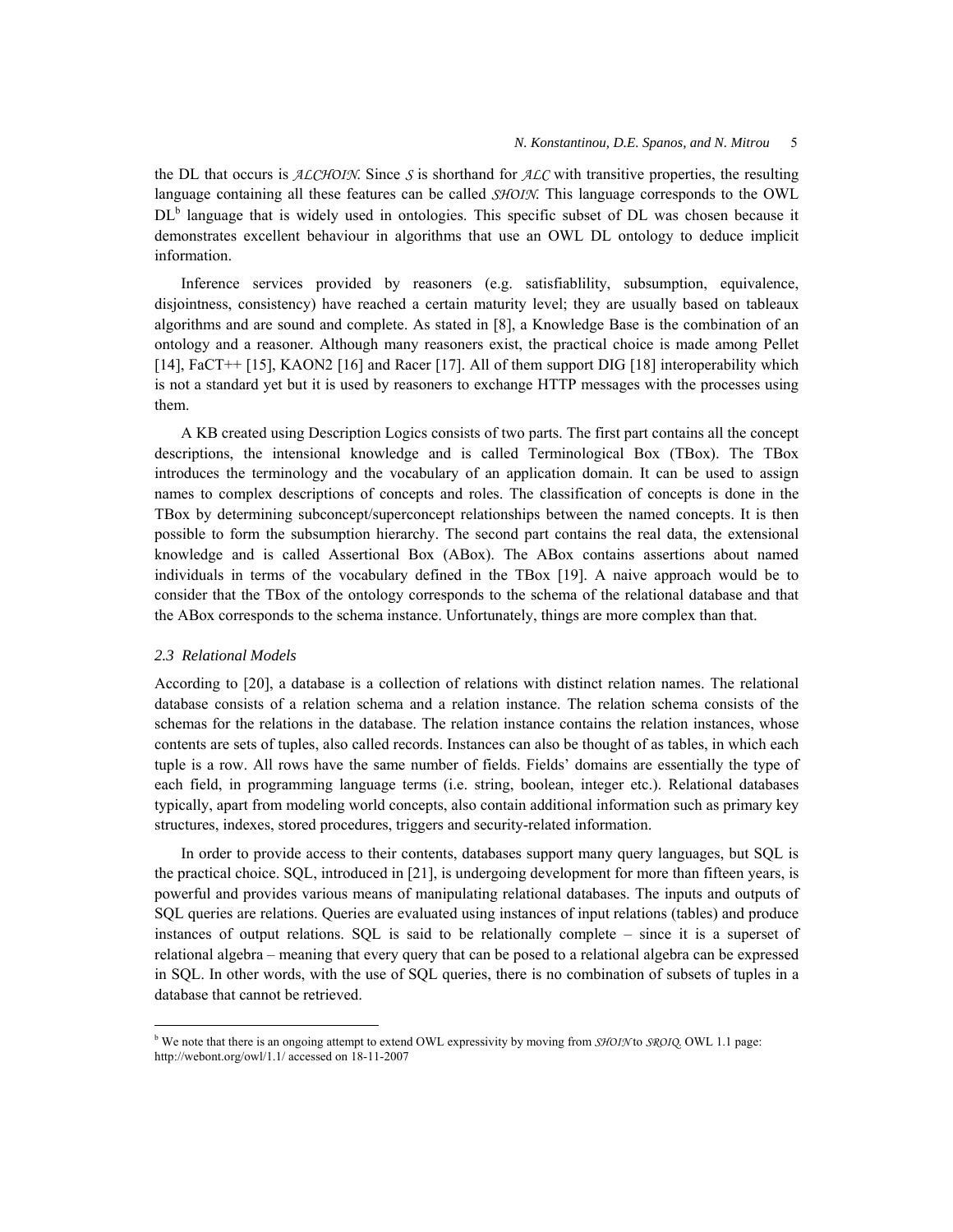The scope of the ontology to database mapping tools is to provide access to the contents of a database through the schema of the ontology. Common approaches, as we will investigate in Section 3, describe mapping mechanisms between ontology classes and database tables. From the Semantic Web point of view, the mappings are capable of corresponding class individuals (alt. instances) to any possible dataset combination, thus significantly extending the storage capability of the ontology. From the view of database theory, the database schema structure is enriched in order to include description logics and answer queries on a higher semantic level.

## *2.4 Mapping Relational Database Contents to Ontologies*

The problem of database-to-ontology mapping is generally regarded as a case of data integration. Things can sometimes be confusing in the specific case of mapping relational database contents to ontology concepts. The difficulties are based on the heterogeneity between these two information storage technologies, since major differences that should be taken into account when considering the problem of mapping exist. For instance, a database schema does not provide explicit and formal semantics for the data, in contrast to ontologies. Moreover, a database schema is not shareable or reusable and it is usually defined for a specific database. On the other hand, an ontology is, by definition, reusable and shareable. Another key difference lies in the development approach. The development of an ontology is an effort that requires coordination among several persons, while a database schema is rarely a result of team-work.

We could claim that databases are similar to Knowledge Bases because of the fact that they are both used to maintain models and data of some domain of discourse [8]. There is, though, a great difference, besides the fact that databases manipulate large and persistent models of relatively simple data while knowledge bases contain fewer but more complex data. Knowledge bases can also provide answers about the model that have not been explicitly stated to it. So, mapping a database to a KB is enhancing the database's ability to provide implicit knowledge by the use of the terminology described in the TBox. In the following Section, we provide a survey of approaches that succeed in mapping the relational database contents to the contents of the ontology. The description language of choice is RDF(S) [9] or OWL-DL [11, 12].

Let us define what a mapping is: according to [22], a mapping is the specification of a mechanism for transforming the elements of a model conforming to a particular metamodel into elements of another model that conforms to another (possibly the same) metamodel. A mapping may be expressed as associations, constraints, rules, templates with parameters that must be assigned during the mapping, or other forms yet to be determined. In the present paper, a mapping refers to the creation of a combination between an ontology model and a database model.

The general mapping problem can be considered as a special case of data integration: the problem of schema matching. In the schema matching problem, we are given a pair of two mutually disjoint data sets, the source (local) and the target (global) schema. The idea is to provide a uniform query interface over the data that is mediated. As far as data integration is concerned, there are two approaches. In the Local-As-View (LAV) setting, the source database is modelled as a set of views on the global schema. As local, we refer to local sources or databases and as global we refer to the result of the mediated schema. In the Global-As-View (GAV), the global schema is modeled as a set of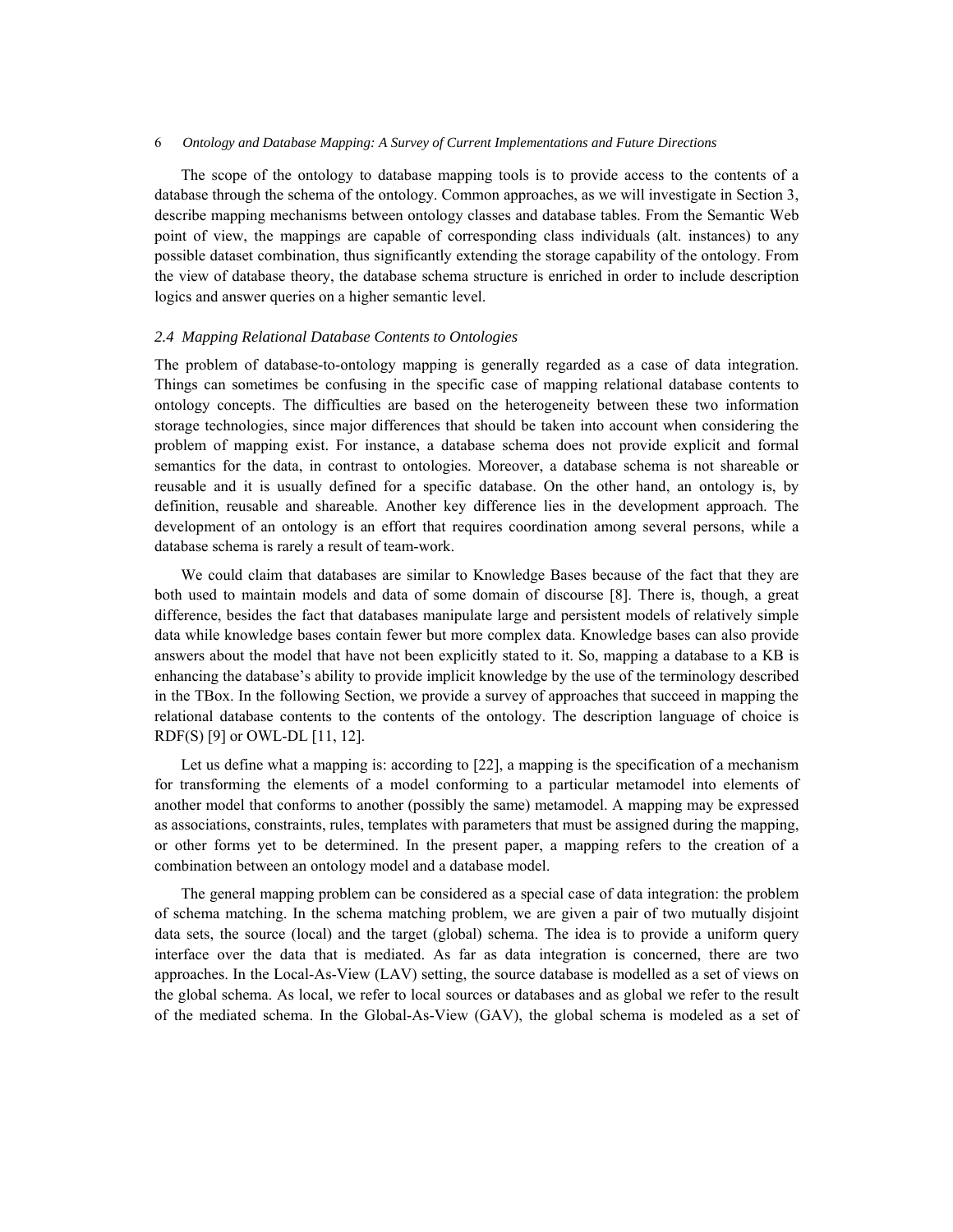views over the source schema. The major drawback of the GAV approach is that it is necessary to redefine the view of the global schema every time a new source is integrated.

Theoretically, a Data Integration system is a triple  $\langle G, S, M \rangle$  where G is the global schema, S is the source schema and *M* is a set of assertions that relate the elements of the source schema to the elements of the global schema. Generally speaking, the goal of a data integration system is to provide a common interface to various data sources, so as to enable users to focus on specifying what they want. In our case, the source schema is the schema of the relational database, and the target schema is the ontology model. Therefore, the general problem of data integration is reduced to the problem of creating correspondences between sets of relational and ontological data. In order to define the general problem of database and ontology mapping, we assume an environment where we are given:

1. An ontology, expressed in a language such as RDF(S) or OWL. The ontology contents can be viewed as a graph or as a set of triples.

2. A relational database instance, whose contents are stored into tuples.

The general objective is to find mappings and create a set of correspondences relating ontological data – predicates in the ontology – and subsets of the relational data – tuples. The idea is illustrated in the Figure below.



Fig. 1. The problem of ontology and database mediation can be abstractly depicted as the intermediation of a mapping tool between the ontology and the database.

However, one can easily observe that the SQL DDLs (Data Definition Languages) are more expressive than DL languages in some aspects, while the relational databases have a variety of features not included in DL implementations. This heterogeneity is covered in the following points:

- The relational schema may contain further constraints: DEFAULT, NOT NULL, UNIQUE, AUTO INCREMENT.
- The attributes of the relational schema can be assigned using rules that define automatic behaviours (triggers): ON INSERT, ON UPDATE, ON DELETE.
- The majority of the current database implementations incorporate the ability of stored procedures and fragments of code that can be executed with the use of SQL.
- Transactions (START TRANSACTION, COMMIT, ROLLBACK) are widely used in commercial applications and in general where security is crucial.
- Security-related issues in storing and accessing content are still missing from ontologies.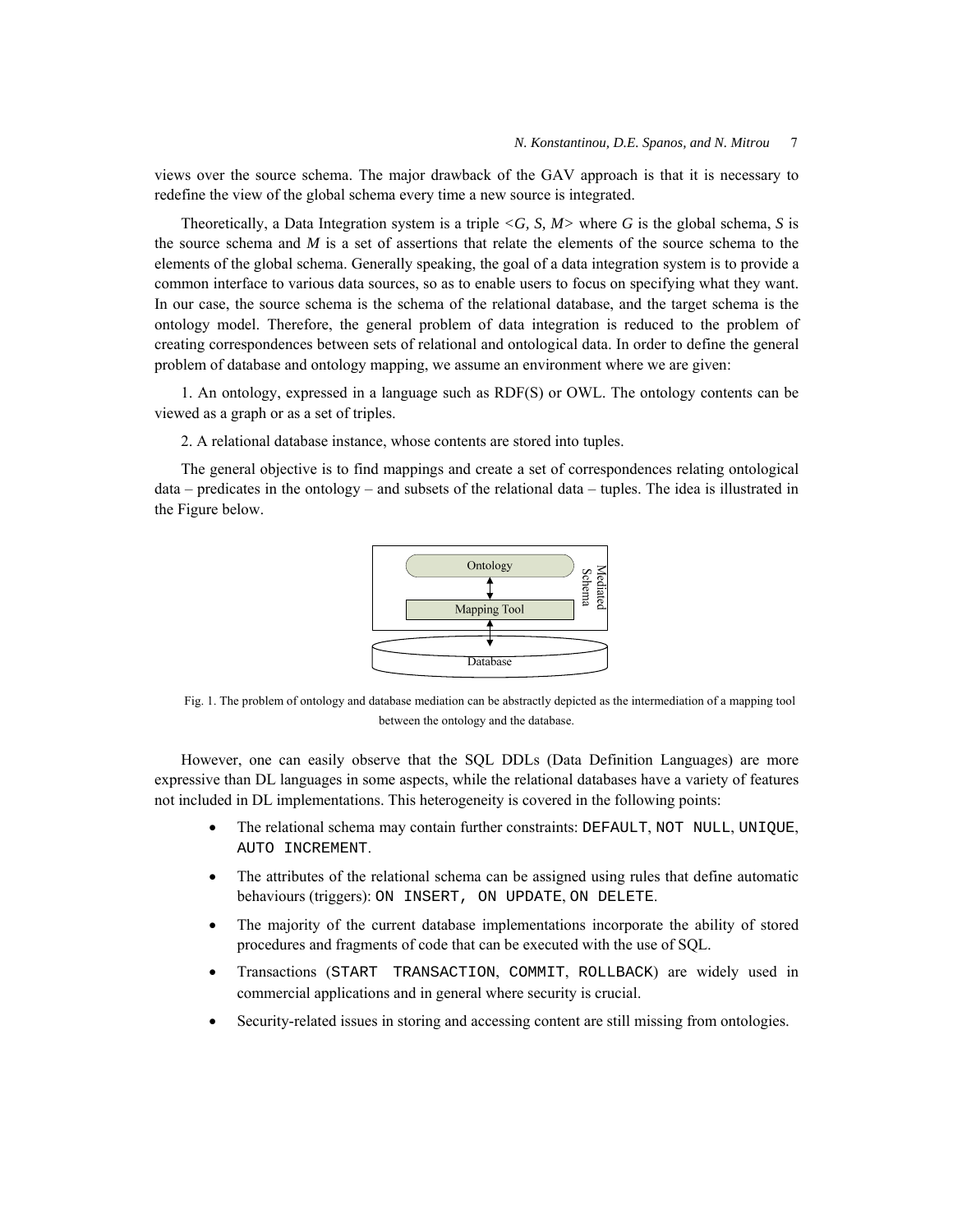All the previously mentioned constructs cannot be mapped to ontologies. We should not forget that when the mapping process is completed, the goal is to impose queries to the result of the mapping while preserving the initial expressivity.

We noted earlier that, in a simplified point of view, the schema of a relational database can be compared to the TBox of a KB and the schema instance to the ABox. However, there are significant differences between Knowledge Bases and databases, the most profound one being the richer expressiveness offered by the former. The only relationship that can be expressed in the relational model is an IS-A relationship, while the ontological scheme allows for more complex relationships to be stated. In fact, the relational model does not provide enough features that could be used to assert complex relationships among data.

Yet another significant difference is the kind of semantics that holds for each schema. The relational database schema abides by the so called 'closed world assumption'. The system's awareness of the world is restricted to the facts that have been explicitly stated to it. Everything that has not been stated as true fact is false. In a 'closed world', a null value about a subject's property denotes the nonexistence i.e. a NULL value in the isCapital field of a table Cities claims that the city is not a capital. The database answers with certainty because, according to the closed world assumption, what is not currently known to be true is false. Thus, a query like 'select cities that are capitals' will not return a city with a null value at a supposed boolean  $is$ Capital field $c$ .

On the other hand, a query on a KB can return three types of answers: true, false and cannot tell. The open world assumption states that lack of knowledge does not imply falsity. In this case, information that is not explicitly declared as true is not necessarily false, it can also be unknown. So a question 'Is Athens a capital city?' in an appropriate schema will return 'cannot tell' if the schema is not informed while a database schema would clearly state false, in the case of a null isCapital value.

# *2.5 Querying the result: SPARQL vs. SQL*

1

It can be argued that it is unfair to compare the two languages, yet. On one hand, SPARQL is still under design as far as it concerns aspects like its formal semantics, while SQL has been present for many years now. SQL is currently a mature, widely used standard, whilst SPARQL still is in its infancy and has to evolve significantly to reach SQL's capabilities. SPARQL [23], formerly known an BrQL, is an extension of RDQL and is currently a candidate recommendation for standardizing in the W3C. The popular Semantic Web framework Jena uses ARQ, an implementation<sup>d</sup> of the SPARQL query language. We have to mention that in SPARQL, the graph level is not taken into account as in other query languages, (e.g. RQL [25], available in the Sesame system [26]), but instead the data is modeled as a set of triples. Apart from this feature, SPARQL bears a lot of similarities to SQL, like the SELECT FROM syntax; however, although it was designed to have an SQL-like syntax, in its base, it can be regarded as simple triple pattern statements. This is because of the nature of the underlying data that is typically stored in triples. The differences concerning the selection of data can be summed as follows:

The example is inspired by the one found in http://en.wikipedia.org/wiki/Open\_World\_Assumption, accessed on 19-11-2007 <sup>d</sup> Since query languages for OWL are not mature yet [24], SPARQL is nowadays the most promising solution for querying ontology data. A list with SPARQL implementations can be found in http://esw.w3.org/topic/SparqlImplementations, accessed on 19-11-2007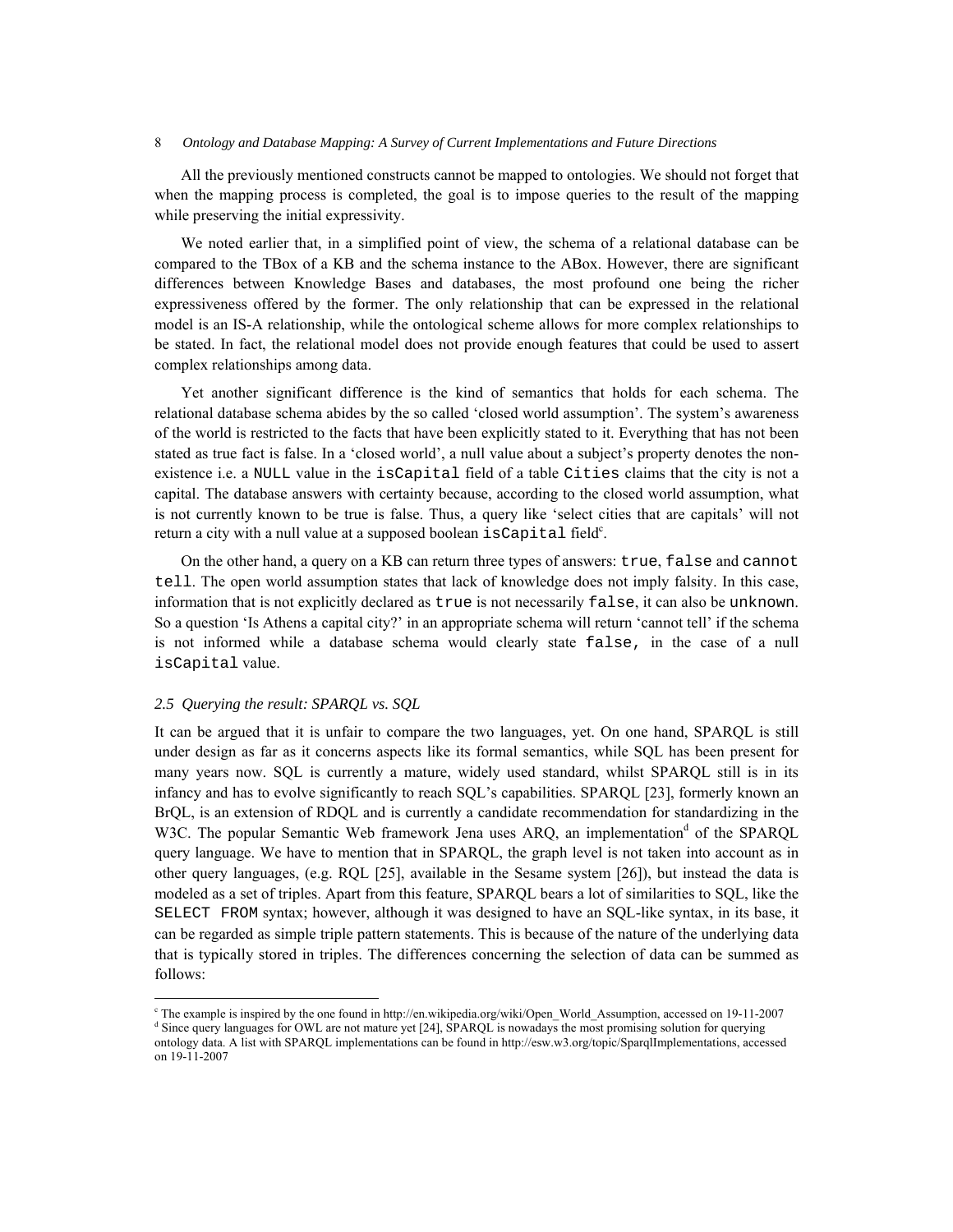- In contrast to SQL, SPARQL does not support nested queries.
- The SELECT WHERE LIKE statement is missing, a practice that is typically implemented in keyword-based queries.
- SPARQL does not implement a similar construct to GROUP BY offered by SQL.
- Aggregation is also missing, in the form of MIN, MAX, SUM, COUNT or AVG functions.

Nevertheless, SPARQL embodies a variety of interesting features not present in SQL. A feature that can be met in almost all of the query languages for RDF is the use of the OPTIONAL operator that does not modify the results in case of non-existence. Moreover, the CONSTRUCT instruction reassures that the results will be expressed as an RDF graph and also allows the building of new graphs based on the result sets. Finally, SPARQL can extract resource descriptions, using DESCRIBE. This property is not fully defined yet but it is designed for future use. In [27], an approach of how to model simple SQL queries to SPARQL queries is presented.

# **3 Current Practice and Research**

Due to the interdisciplinary nature of the work, namely ontology and database integration, the related work is far and wide. Therefore, we have to state explicitly that in our research we did not take into account tools or frameworks that allow simple storage of ontology data in a relational database. Similar approaches, like 3Store [28], Corese [29], Sesame [26], Kowari [30] or Instance Store [31] are out of the scope of the current survey. These tools have in common that the database is used to store ontological data but the user does not define mappings; he can only interact with the ontology data layer.

**MOMIS** [32, 33] deals with the heterogeneous information sources integration problem. It is a pool of tools, providing an integrated access to heterogeneous information stored in traditional databases or file systems, as well as in semistructured data sources. The system uses  $ODL<sub>13</sub>$ , an objectoriented language derived from the standard ODMG (Object Database Management Group), in order to represent the semantics underlying the schema. The main components of MOMIS architecture are wrappers managing all local information sources, a mediator comprising a global ontology builder and a query manager, a tool - called ARTEMIS - performing classification of local ODL<sub>13</sub> classes for the synthesis of global ODL<sub>13</sub> classes, and another tool - called ODB-Tools Engine - based on the OLCD Description Logics, which infers new relationships between local  $ODL<sub>13</sub>$  classes and contributes to the generation of a common Thesaurus. The system's wrappers are placed on top of the information sources and are responsible for translating the schema of the source into the ODL<sub>13</sub> language. They also perform the translation of a query expressed in the  $OQL<sub>13</sub>$  language into a local request executable by the query processor of the corresponding source. The translation of the source schema into the ODL<sub>13</sub> language is based on the, rather elementary, rules: i) a relation name (e.g. a database table) corresponds to an ODL<sub>13</sub> class, and ii) for each relation attribute, an attribute is defined in the corresponding ODL<sub>13</sub> class.

**Clio** [34, 35] is a tool that infers mappings from one set of relational tables and/or XML data to another, but, with minor changes, it could be applied to an ontology schema as well. At the core of the system are the mapping generation component and the query generation component. The mapping generation component takes as input correspondences between the source and the target schemas and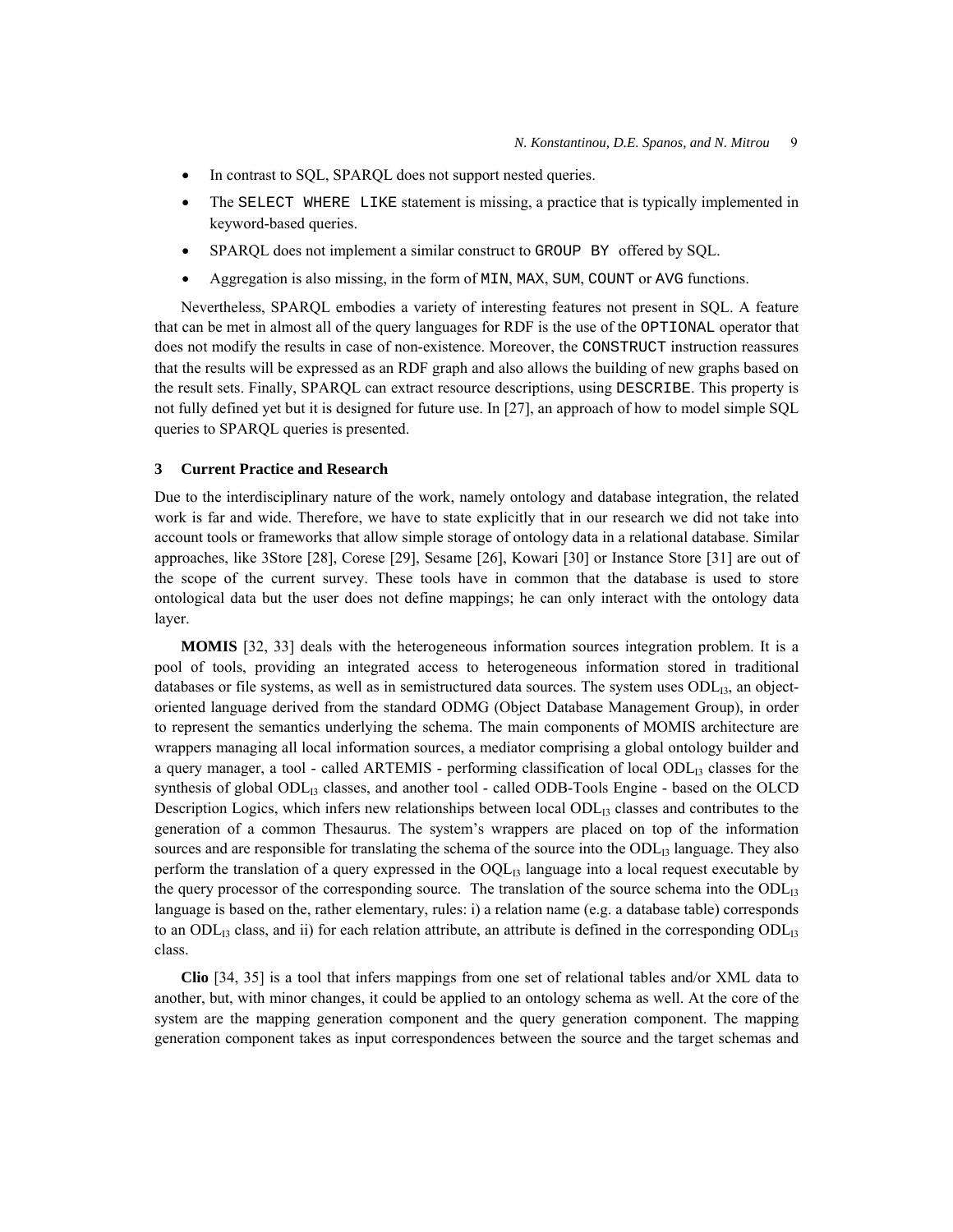generates a schema mapping consisting of a set of logical mappings (declarative assertions, in fact) that provide an interpretation of the given correspondences. The query generation component has then the role to convert a set of logical mappings into an executable transformation query. Query generation consists of a generic module, independent of a particular execution language, and of a number of pluggable components that are specific to each execution language: SQL, SQL/XML, XQuery and XSLT. At any time during the design, the user can view, add and remove correspondences between the schemas through a GUI component and can inspect and edit the generated logical mappings. Clio runs a data chase algorithm – introduced in [36] – for the generation of mappings, which are then represented with the use of an internal notation-mapping language that includes Skolem functions as well.

One of the few approaches using reverse engineering is the one proposed by Stojanovic et al. [37], mapping a given relational schema into an existing ontological structure. They first capture information from a relational schema through reverse engineering and, by using a set of mapping rules, they analyze the obtained information in order to map database entities to ontological entities. Then, they perform evaluation, validation and refinement of the mapping, checking whether all relational entities are mapped to corresponding ontological entities and finally, data migration is performed, involving the creation of ontological instances based on the tuples of the relational database. **KAON-**REVERSE, a tool for semi-automatically connecting relational database to ontologies<sup>e</sup>, has been used in the implementation of this approach, for the automation of the mapping process.

**D2R MAP** was first presented in [38] and provides means to declaratively state ontology-todatabase mappings. D2R MAP is based on XML syntax and constitutes a language provided to assign ontology concepts to database sets. It allows mappings of complex relational structures to OWL/RDFS ontologies, by employing SQL statements in the mapping rules, without having to change the existing database schema. More precisely, a mapping is represented by a ClassMap element, containing attributes such as SQL (the SQL statement describing the data set), groupBy and uriPattern attributes for the creation of ontological instances. Results are extracted in RDF, N3, RDF or Jena [39, 40] models. D2R MAP can handle highly normalized table structures, where instance data is spread over several tables. However, it fails to map low structured databases because of its limited expressiveness.

**D2RO** [41] builds on the above concept of D2R MAP, thus retaining the ClassMap element, but with a slightly different syntax.  $D2RQ<sup>f</sup>$  is implemented as a Jena graph, wrapping one or more local relational databases into a virtual, read-only RDF graph. With the use of D2RQ, an application can query a non-RDF database using RDQL. D2RQ rewrites RDQL queries and Jena API calls into database-specific SQL queries. The result sets of these SQL queries are transformed into RDF triples which are passed up to the higher layers of the Jena framework. Since the corresponding mappings between the database and RDF are created manually, they have to be rechecked after each evolution of the schema. Especially in environments with constantly changing schemas, this is not easily manageable.

 $^{\text{e}}$  http://kaon.semanticweb.org/alphaworld/reverse/view, accessed on 18-11-2007

http://www.wiwiss.fu-berlin.de/suhl/bizer/D2RQ/, accessed on 18-11-2007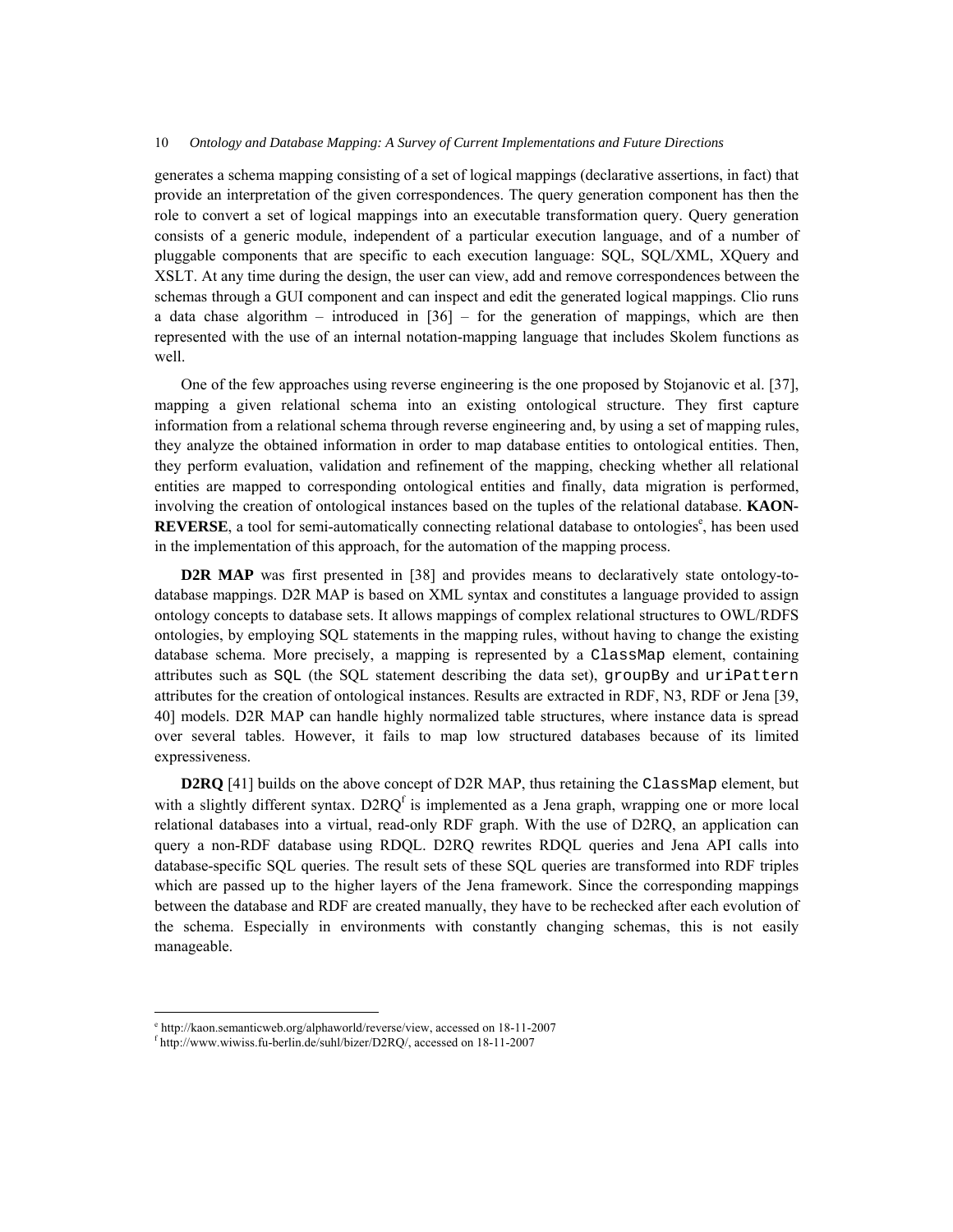RDF Gateway<sup>g</sup> is commercial software having similar functionalities. It connects legacy database resources to the Semantic Web via its SQL Data Service Interface. The SQL Data Service translates an RDF based query (expressed in RDFQL, a query language the developers have come up with) to an SQL query and returns the results as RDF data. However, it uses a native database engine that stores data to a single table, according to the vertical table approach, a choice that casts serious doubts on the system's performance, since in this case queries have to search the whole database in order to return an answer.

**eD2R** (extended D2R) [42] is an extension of D2R MAP, adding operation and condition elements expressed in terms of elemental functions allowing the definition of complex and conditional transformations on field values and is based on techniques, such as keyword search or natural language processing. **R2O** (Relational to Ontology) [43] is another extensible, declarative, XML-based language to describe, expressively enough, mappings between relational DB schemas and ontologies implemented in RDF or OWL. Like D2R MAP, R<sub>2</sub>O allows the definition of explicit correspondences between components of two models.  $R_2O$  is an RDBMS independent high level language that works with any DB implementing the SQL standard. An  $R_2O$  mapping defines how to create instances in the ontology in terms of the data stored in the database. The approach suggested by the authors consists of creating a mapping description document using  $R<sub>2</sub>O$  with all the correspondences between the components of the DB's SQL schema and those of the ontology. Such mappings are then processed automatically by a mapping processor to populate the ontology.

The Ontomat Application Framework, introduced in [44] was one of the first prototypes for database and semantics integration. It was a front-end tool built upon a component-based architecture. **Ontomat Reverse** [45] is part of the framework and offers the means to semi-automatically realize mappings (via a set of mapping rules) between ontology concepts and databases through JDBC connections. Nevertheless, it only supports RDF graphs and mappings between database tables on the server and ontology classes on the client.

Considering the problem of deep annotation in the Semantic Web, Volz et al. [45] describe a framework of metadata creation where Web pages are generated from a database. They consider two ways for the deep annotation of the database; directly by annotation of the logical database schema or indirectly by annotation of the Web presentation generated from the database contents. We are particularly interested in the former case, where the database schema is being mapped into a given ontology. For the automation of the mapping process, they use Ontomat Reverse, which automatizes some phases in that mapping process, particularly capturing information from the relational schema, validation of the mapping process and data migration. More precisely, database relations are mapped to ontology concepts if a lexical agreement in the naming exists (using edit distance as a measure), attributes are mapped to corresponding datatype properties, if such properties are defined for the concept or one of its sub-concepts, and associations between database relations, expressed via foreign keys, are mapped to object properties. Nonetheless, the user may refine or remove automatically generated mappings or even create new ones.

A recent solution to the heterogeneous database integration problem has been proposed by Dou and LePendu [46] through their **OntoGrate** architecture, transforming relational schema into

g http://www.intellidimension.com, accessed on 18-11-2007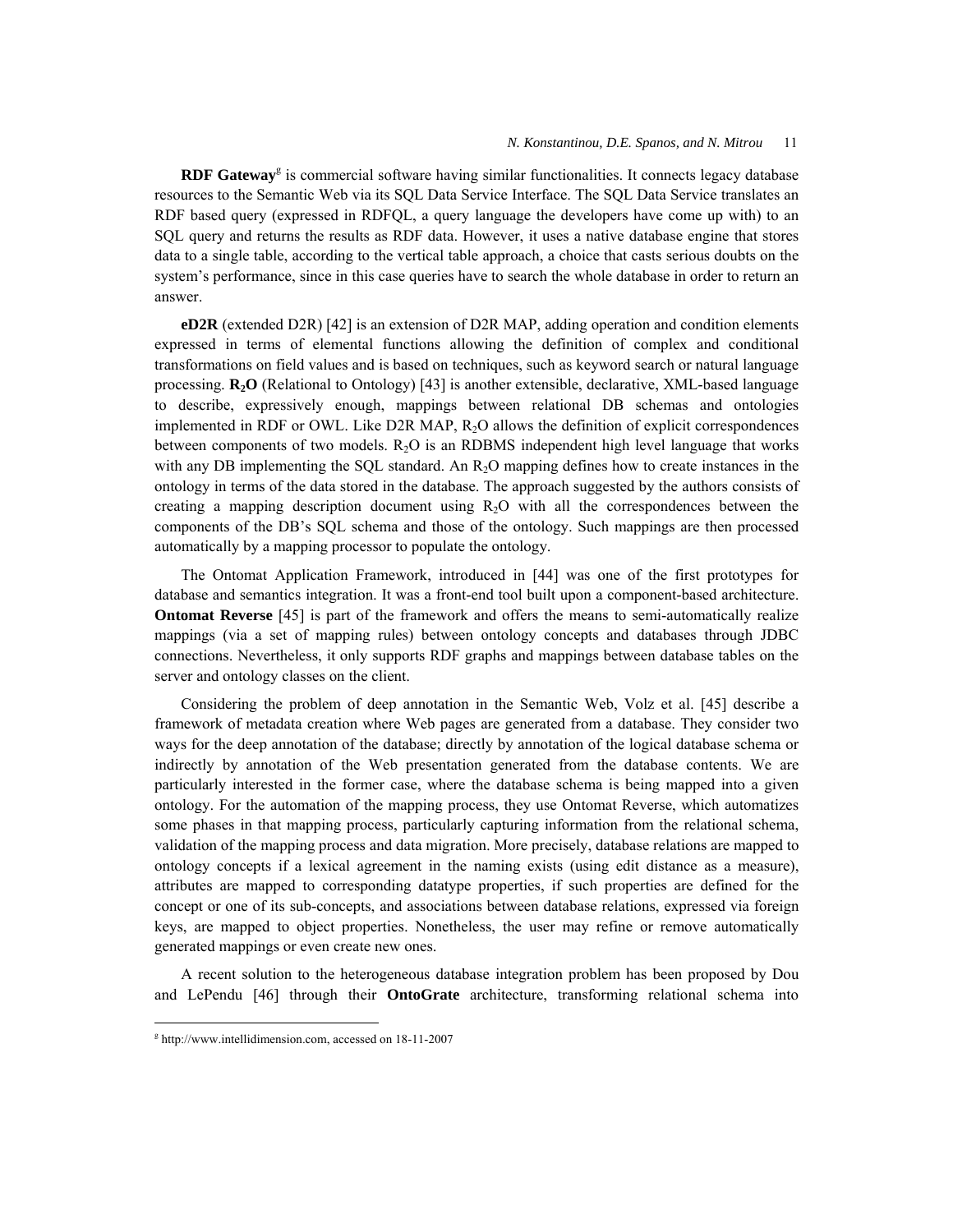ontological representation, while allowing users define the mappings at the ontological level using bridge-axioms. The OntoGrate approach involves ontology-based schema representation, first order logic (FOL) inference, and some SQL wrappers. To model database schemas, concepts and the relationships (mappings) among them, the authors use the Web-PDDL ontology language, a FOL language. The mappings have the form of bridging axioms expressed in Web-PDDL. The SQL wrappers lie above the databases and translate FOL queries to SQL queries (by a direct application of transformation rules), which are then executed on the appropriate SQL database using JDBC. The SQL wrappers also translate the resulting SQL record sets to FOL assertions.

In order to tackle the problem of mediation, in [47] Dou et al. present PDDSQL, a language that automatically translates between SQL and Web-PDDL, a FOL language with a Lisp-like syntax that expresses ontologies, data instances (facts), queries and mapping rules between different ontologies. The same team has also developed a syntax translator called PDDOWL that can translate OWL-QL [48] to Web-PDDL as well.

Another approach worth mentioning is that of de Laborda and Conrad [27], who, seeking a way to make the Semantic Web vision more of a reality, examine whether the combination of **Relational.OWL** as a Semantic Web representation of relational databases and a semantic query language like SPARQL [23] could suffice. Relational.OWL is a technique to extract the semantics of a relational database and transform it into an RDF/OWL ontology. The data items are represented as instances of this data source specific ontology. Relational.OWL, using the techniques provided by the Web Ontology Language OWL, defines classes like Table or Column and specifies possible relationships among these classes. Thus, an automatic transformation mechanism is created, from data stored in relational databases into a representation which can be processed by virtually any Semantic Web application. The shortcoming of this approach is that all the relational data have to be stored into RDF/OWL format before querying, which would be impractical if the RDBMS contains a huge volume of data.

**MAPONTO** [49] is a semi-automatic tool that assists users to discover plausible semantic relationships between a database schema and an ontology, expressing them as logical formulas. The tool - implemented as a tab plugin for the popular ontology editor Protégé<sup>h</sup> - expects the user to provide simple correspondences between atomic elements used in the database schema and those in the ontology, in order to generate a list of candidate rules for each individual component in the database schema. The main idea underlying MAPONTO<sup>i</sup> is to represent the ontology as a graph consisting of nodes (concepts) connected by edges (properties). Then, the tool finds the minimum spanning tree (Steiner tree) connecting the concepts having datatype properties corresponding to table columns, and encodes the tree into a logical formula by joining the concepts and properties encountered in it. However, the authors do not mention how they deal with schema evolution in the original database. Apparently, the corresponding mappings would have to be updated manually.

Next, we present a comparative overview of the most important approaches mentioned above. In Table 1, we specify the ontology language, the RDBMS and the semantic query language supported for each tool. Moreover, the degree of automation in the mapping process offered by each tool is stated. In Table 2, we state the methodology and techniques followed by each approach, as well as the

<sup>h</sup> http://protege.stanford.edu/, accessed on 2-11-2007

i http://www.cs.toronto.edu/semanticweb/maponto/, accessed on 18-11-2007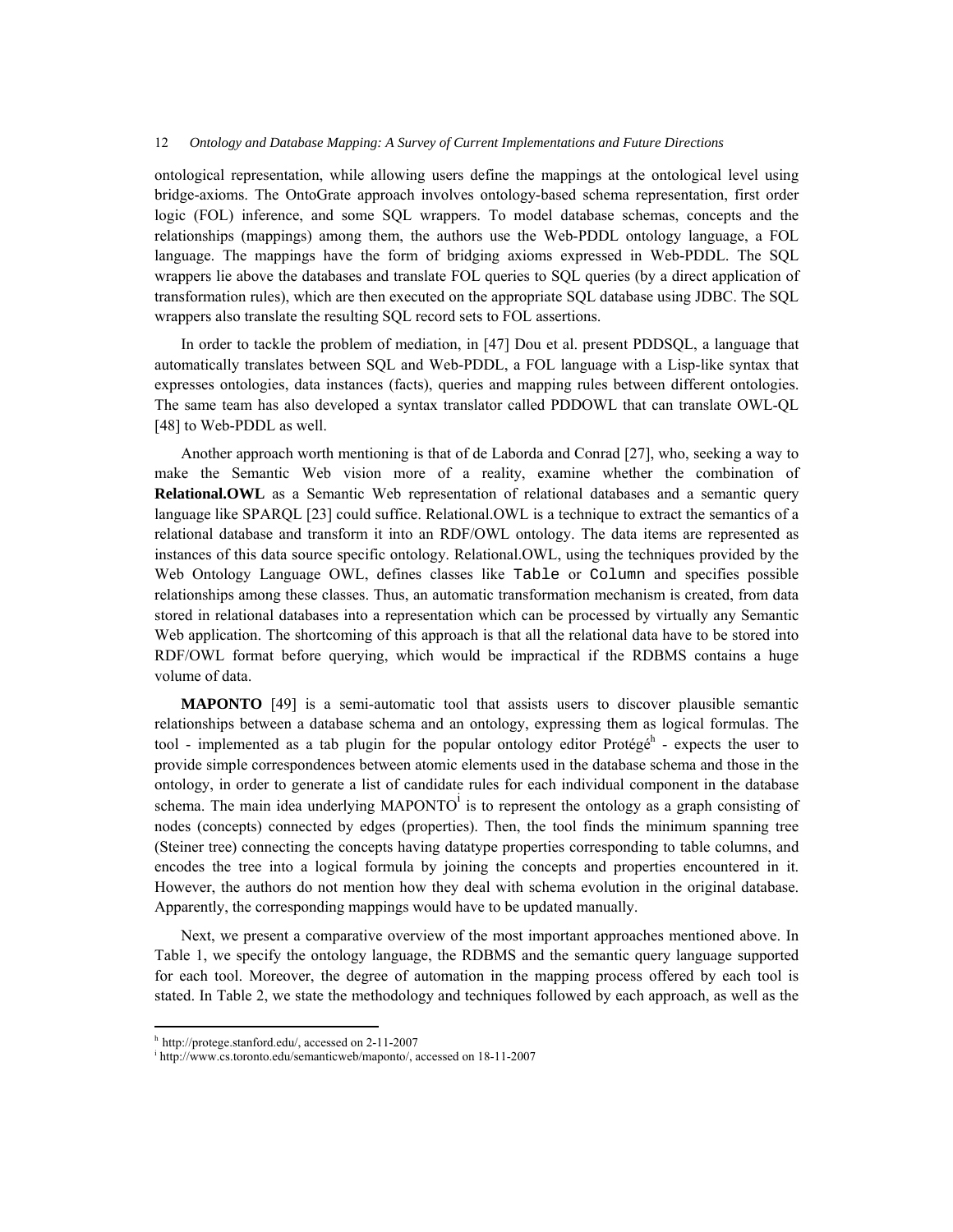components of the models (ontological and database) that each tool allows to be mapped. The capability of consistency checks and the interaction of each tool with the user are also included among the criteria.

| <b>Tool</b>              | Ontology<br>Language | <b>RDBMS</b>                              | <b>Semantic Ouery</b><br>Language                 | <b>Information needed/Degree</b><br>of automation |
|--------------------------|----------------------|-------------------------------------------|---------------------------------------------------|---------------------------------------------------|
| D <sub>2</sub> RO        | RDF.<br>DAML+OIL     | Any RDBMS offering<br>JDBC or ODBC access | <b>RDOL</b>                                       | Both manual and automatic                         |
| <b>D2R MAP</b>           | <b>RDF</b>           | Any RDBMS offering<br>JDBC or ODBC access | None                                              | Manual                                            |
| <b>Clio</b>              | N/A                  | Any                                       | N/A                                               | Semi-automatic                                    |
| <b>MOMIS</b>             | $ODL_{13}$           | Any                                       | $OQL_{13}$                                        | Semi-automatic                                    |
| $\mathbf{R}_2\mathbf{O}$ | RDF/OWL              | Any SQL-implementing<br><b>RDBMS</b>      | None                                              | Manual                                            |
| <b>OntoGrate</b>         | Web-PDDL             | Any SQL-implementing<br><b>RDBMS</b>      | Web-PDDL                                          | Manual                                            |
| <b>MAPONTO</b>           | OWL.                 | Any SQL-implementing<br><b>RDBMS</b>      | None                                              | Semi-automatic                                    |
| <b>Relational.OWL</b>    | RDF/OWL              | DB2, MySQL, Oracle                        | Any language that<br>can query an<br>OWL ontology | Automatic                                         |

Table 1. Classification of the approaches.

# Table 2. Classification of the approaches (continued).

| <b>Tool</b>       | Methodology-<br><b>Techniques</b>                                                                             | <b>Components</b><br>mapped                              | Consistency<br><b>Checks</b>           | <b>User Interaction</b>                                                                                                                                                                                      |
|-------------------|---------------------------------------------------------------------------------------------------------------|----------------------------------------------------------|----------------------------------------|--------------------------------------------------------------------------------------------------------------------------------------------------------------------------------------------------------------|
| D <sub>2</sub> RQ | Language for<br>mappings description                                                                          | DB tables,<br>columns,<br>primary/foreign<br>keys        | Yes, through<br>the Jena API           | No graphical interface, user<br>provides mappings in the form of a<br>proprietary language                                                                                                                   |
| <b>D2R MAP</b>    | XML-based language                                                                                            | DB tables,<br>columns, keys                              | N <sub>0</sub>                         | No graphical interface, user<br>provides mappings in the form of a<br>mapping language                                                                                                                       |
| <b>Clio</b>       | Data chase algorithm,<br>attribute matching<br>algorithm. Mappings<br>are described in SQL,<br>XQuery or XSLT | DB tables,<br>columns, keys                              | N <sub>0</sub>                         | GUI, enabling the user to remove,<br>add or edit mappings. Moreover, the<br>user must provide correspondences<br>between target and source schema.                                                           |
| <b>MOMIS</b>      | Affinity calculus,<br>clustering techniques,<br>use of WordNet                                                | DB tables and<br>columns                                 | Yes, via<br>ODB-Tools<br>Engine        | Initial annotation of local sources'<br>schemata, provided by user through<br>a GUI. User can intervene at any<br>point of the procedure, by adding or<br>removing relationships between<br>schema elements. |
| $R_2O$            | Ontology populated<br>with instances<br>according to a set of<br>mappings specified by<br>the user            | DB tables,<br>columns.<br>foreign keys                   | N <sub>0</sub>                         | No graphical interface, user<br>provides mappings in the form of a<br>proprietary language                                                                                                                   |
| <b>OntoGrate</b>  | Mappings described as<br>bridging axioms                                                                      | DB tables,<br>columns.<br>integrity<br>constraints, keys | Yes, via the<br>OntoEngine<br>reasoner | Query interface                                                                                                                                                                                              |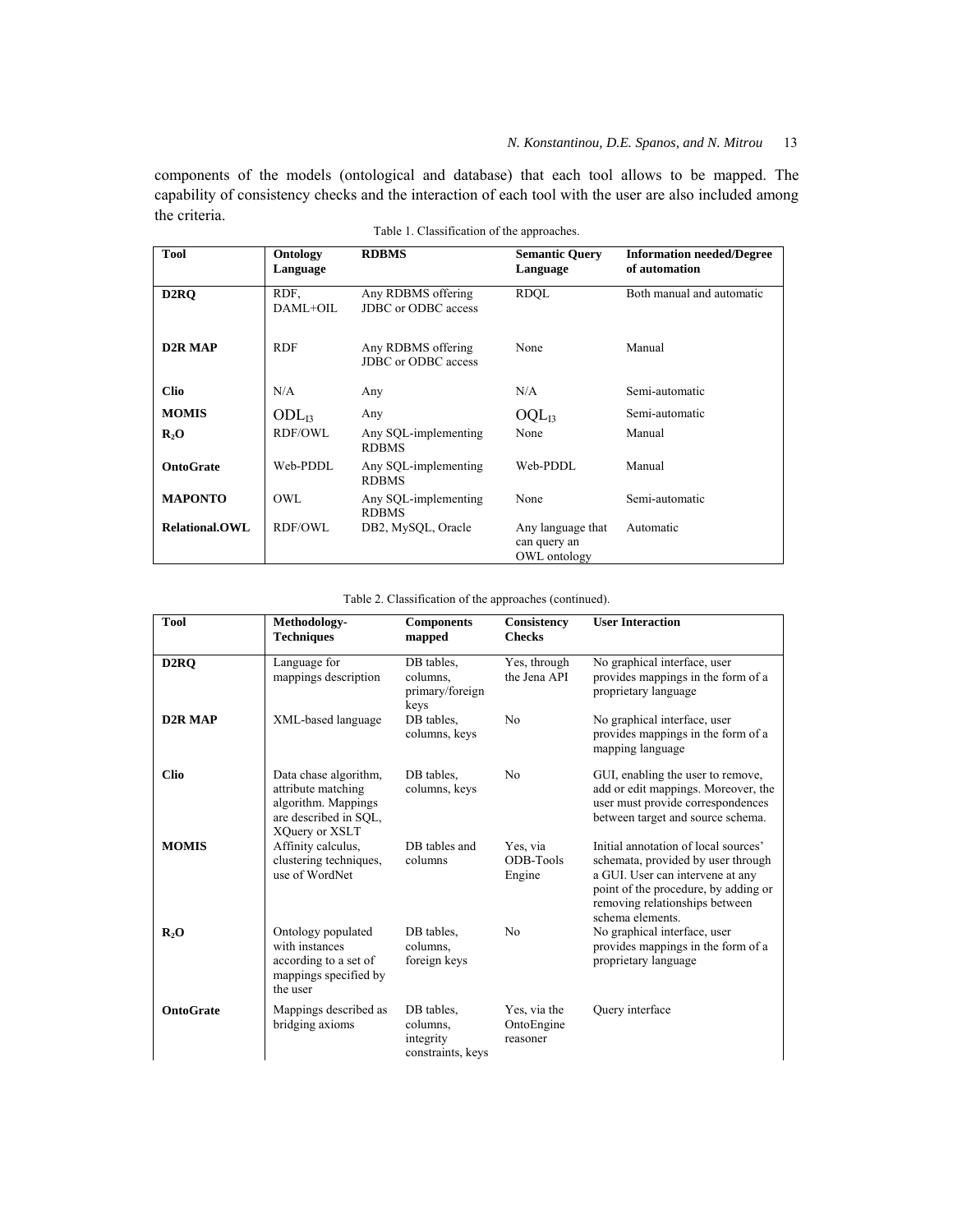| <b>MAPONTO</b>         | Shortest path finding<br>between concepts of<br>the ontology | DB tables and<br>columns                                     | No                                          | The user should provide<br>correspondences between database<br>and ontology |
|------------------------|--------------------------------------------------------------|--------------------------------------------------------------|---------------------------------------------|-----------------------------------------------------------------------------|
| <b>Relational, OWL</b> | Creation of one class<br>per database<br>component mapped    | DB tables.<br>columns.<br>primary/foreign<br>keys, datatypes | No, ontology<br>is described in<br>OWL Full | None                                                                        |

As it can be seen from the above tables, there is a wide spectrum of approaches in the database and ontology collaboration issue, each one using an arbitrary methodology and various techniques. This just showcases the evolving nature of this field, emphasized by the lack of a common procedure. In order to summarize in a more concise way these approaches, we have formed a simple taxonomy for their classification, shown in Figure 2. We should keep in mind, however, that each taxonomy class is quite heterogeneous, containing tools that differ substantially from each other in certain aspects.

The whole set of the approaches in the database and ontology collaboration field can be classified into two broad categories, according to whether the user already has in his possession an ontology to use. In the first case, where there is a given ontology model that needs to be mapped to a relational database schema, approaches such as KAON-Reverse,  $R_2O$ , Ontomat Reverse and MAPONTO can be included. This category of tools can be subdivided itself in two other classes of approaches, one defining mappings manually - that would be the case of  $R_2O$ , in which the user states explicitly mappings between the relational schema and the ontology model - and another following a semiautomatic mapping procedure, as is the case with the rest of the aforementioned tools that are capable of detecting some correspondences, using heuristics, measures of lexical proximity and other techniques.



Fig. 2. A simple taxonomy of mentioned approaches.

The second group of approaches does not encompass a given ontology, but instead builds an ontology, based on the given relational schema. Tools in this group include, among others, MOMIS, D2RQ, OntoGrate and Relational.OWL. Some of these tools use the generated ontology model merely as an integration medium between two or more relational schemata, while for the rest of them, the generation of an ontology is the ultimate goal, enabling the addition of semantics to data stored in relational databases. Whatever the rationale of the whole application is, we can discern two cases of ontology model building: semantics driven and structure driven ontology development. Under the latter category, we can only include Relational.OWL, which uses predefined ontology classes and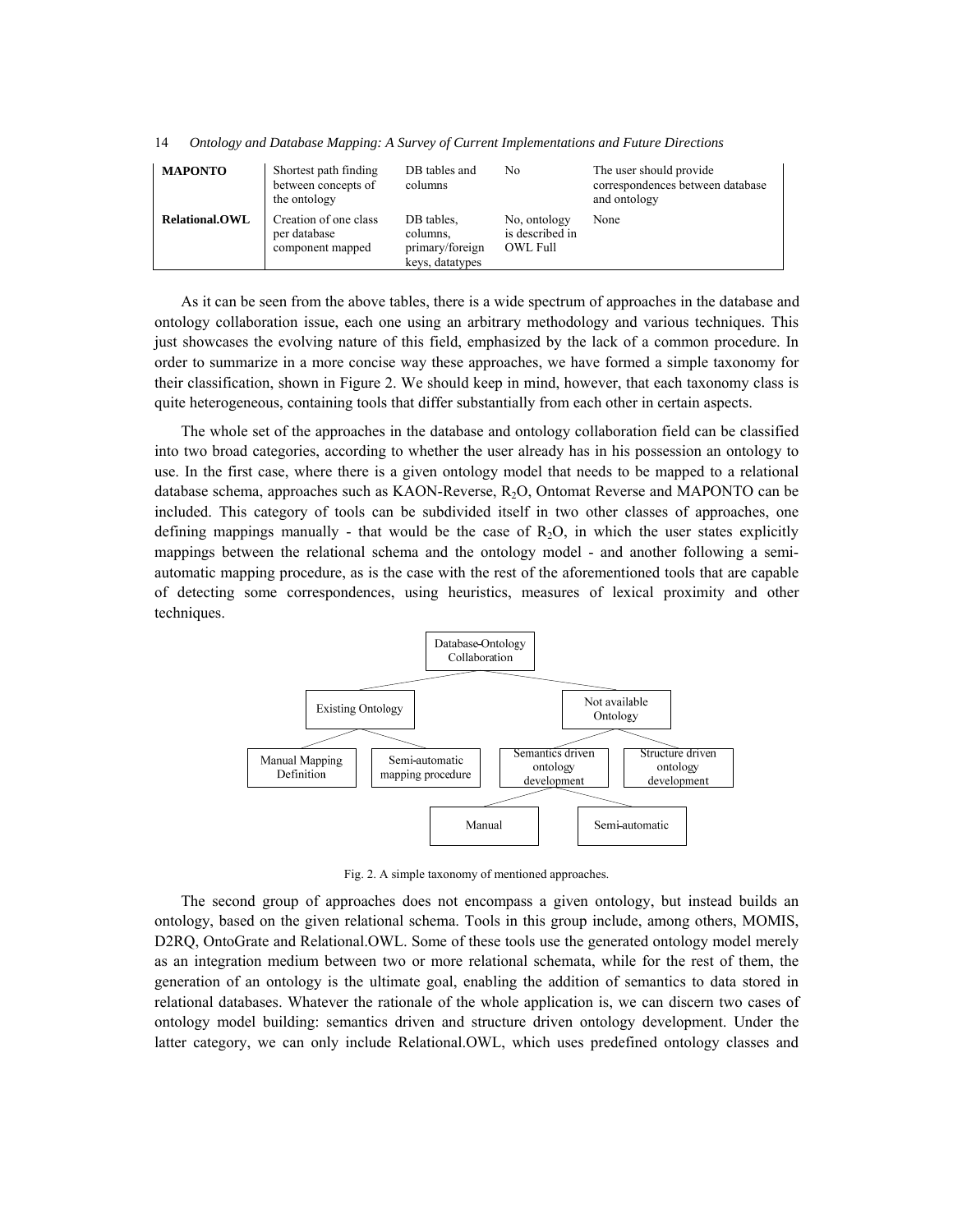properties (e.g. Table, Column, hasColumn) in order to describe just the structure of a relational database, hence ignoring the semantics of the relational model. On the contrary, semantics driven ontology development is based on the detection of concepts and relationships between them in the relational schema and the construction of corresponding ontology classes and properties. This construction can either be stated explicitly, thus leading to a manual ontology development - that is the case with D2RQ - or it can be carried out semi-automatically, as in MOMIS or OntoGrate, where the system proposes certain correspondences and the user can accept or reject them or even add new ones.

# *3.1 Proof of concept*

To give an even clearer picture of some of the above tools, we have built a MySQL database called 'travel' and mapped some of its contents to an ontology that contains travel information<sup>j</sup>, using the tools that were available for public use. Our custom database schema consists of, among others, the tables 'cities', 'hotels', 'museums' and 'activities' and is populated with data that, plausibly, are semantically linked to the domain of the travel ontology. The table 'activities' contains information about activities offered to tourists, including their description and type (e.g. surfing, hiking), while the contents of the rest of the tables can be easily understood, as their names are self-explanatory. This example is based on the one illustrated in [50], describing yet another approach in the databaseontology collaboration problem, which, alas, was deemed quite novice to mention it among the other, more complete approaches.

D2RQ, as mentioned before, is a tool that, in fact, takes as input a database and a document containing some mappings and produces as output an ontology. An interesting feature of D2RQ is the automation of the generation of a mapping document, if desired by the user. Due to space limitations, we are here presenting only the part of the mapping document that refers to table 'cities', which has three columns, namely 'id', which is its primary key, 'name' and 'isCapital', with a null default value. A segment of the mapping of the table 'cities' is expressed in D2RQ, as follows, in N3 notation:

```
map:cities a d2rq:ClassMap; 
     d2rq:dataStorage map:database; 
     d2rq:uriPattern "cities/@@cities.id@@"; 
     d2rq:class vocab:cities; . 
map:cities__label a d2rq:PropertyBridge; 
     d2rq:belongsToClassMap map:cities; 
     d2rq:property rdfs:label; 
     d2rq:pattern "cities #@@cities.id@@"; . 
map:cities_id a d2rq:PropertyBridge; 
     d2rq:belongsToClassMap map:cities; 
     d2rq:property vocab:cities_id; 
     d2rq:column "cities.id"; 
    d2rq:datatype xsd:int; .
```
We can observe that an ontology class named 'cities' is created and a datatype property, 'cities id' – accordingly for the columns 'cities\_name' and 'cities\_isCapital', whose mappings are not shown here – corresponding to the columns of the database table 'cities'. Moreover, the data stored in the database are used to create ontological instances and that is why URI patterns are specified in the mapping specification above. An instance of the class 'cities' is presented next, again in N3 notation:

```
<http://localhost/cities/6> a vocab:cities ; 
        rdfs:label "cities #6" ;
```
<u>.</u>

<sup>&</sup>lt;sup>j</sup> The travel ontology can be found at: http://protege.cim3.net/file/pub/ontologies/travel/travel.owl.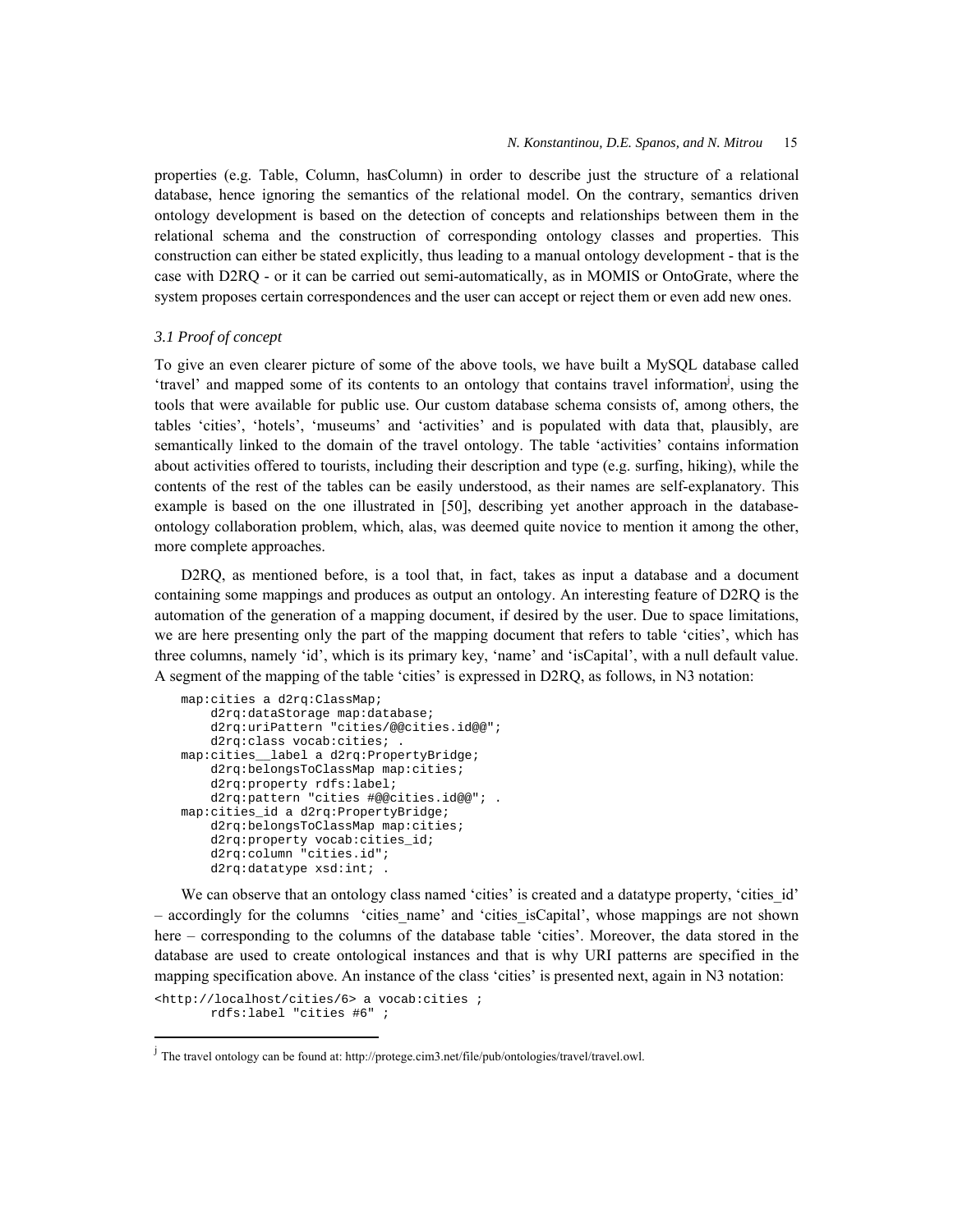vocab:cities\_id "6"^^xsd:int ; vocab:cities\_name "Patras" .

Relational.OWL resembles D2RQ in that it does not require as input an ontology but instead builds one, according to some predefined rules with the use of standard classes and properties. Relational.OWL does not examine the semantics of the database; it only considers its structure, just like D2RQ, when run in automatic mode. Once more, we present only the segment of the generated RDF ontology which refers to table 'cities':

```
<rdf:Description rdf:ID="Cities"> 
   <rdf:type rdf:resource="&dbs;Table"/> 
   <dbs:isIdentifiedBy rdf:resource="#PK0"/> 
   <dbs:hasColumn rdf:resource="#Cities.id"/> 
   <dbs:hasColumn rdf:resource="#Cities.name"/> 
   <dbs:hasColumn rdf:resource="#Cities.isCapital"/> 
</rdf:Description> 
<rdf:Description rdf:ID="Cities.id"> 
   <rdf:type rdf:resource="&dbs;Column"/> 
   <rdfs:domain rdf:resource="#Cities"/> 
  <rdfs:range rdf:resource="&xsd;integer"/> 
   <dbs:length>6</dbs:length> 
</rdf:Description> 
<rdf:Description rdf:ID="Cities.name"> 
  <rdf:type rdf:resource="&dbs;Column"/> 
   <rdfs:domain rdf:resource="#Cities"/> 
   <rdfs:range rdf:resource="&xsd;string"/> 
</rdf:Description> 
<rdf:Description rdf:ID="Cities.isCapital"> 
   <rdf:type rdf:resource="&dbs;Column"/> 
   <rdfs:domain rdf:resource="#Cities"/> 
   <rdfs:range rdf:resource="&xsd;integer"/> 
   <dbs:length>3</dbs:length> 
</rdf:Description> 
<rdf:Description rdf:about="PK0"> 
   <rdf:type rdf:resource="&dbs;PrimaryKey"/> 
   <dbs:hasColumn rdf:resource="#Cities.id"/> 
</rdf:Description>
```
The Relational.OWL output bears similarities to the D2RQ output in the number of classes and properties created; to be more precise, one class per table and one property per column. In addition to this, one class describing the primary key of each table is created as well one class for every foreign key in the database, the latter case not being shown here. All these classes are predefined in Relational.OWL, thus allowing it to generate an ontology describing the input database schema no matter how complicated it may be. Another ontology, linked with the "schema" ontology, is used for the storage of the instances created, in order to contain all database data. An instance of table 'cities' follows, where the namespace j.0 refers to the "schema" ontology file:

```
<j.0:Cities> 
   <j.0:Cities.id>6</j.0:Cities.id> 
   <j.0:Cities.name>Patras</j.0:Cities.name> 
</j.0:Cities>
```
 $R<sub>2</sub>O$  differs from both previous approaches, as it constructs mappings between a database and an existing ontology. As such a language, it requires description of the database schema in addition to the definition of the mappings, thus imposing an additional description overhead for the user. In our example, we are trying to map the database table 'cities' to the ontology class 'City' of the travel ontology we mentioned earlier. Moreover, we specify the desired URI of the instances that will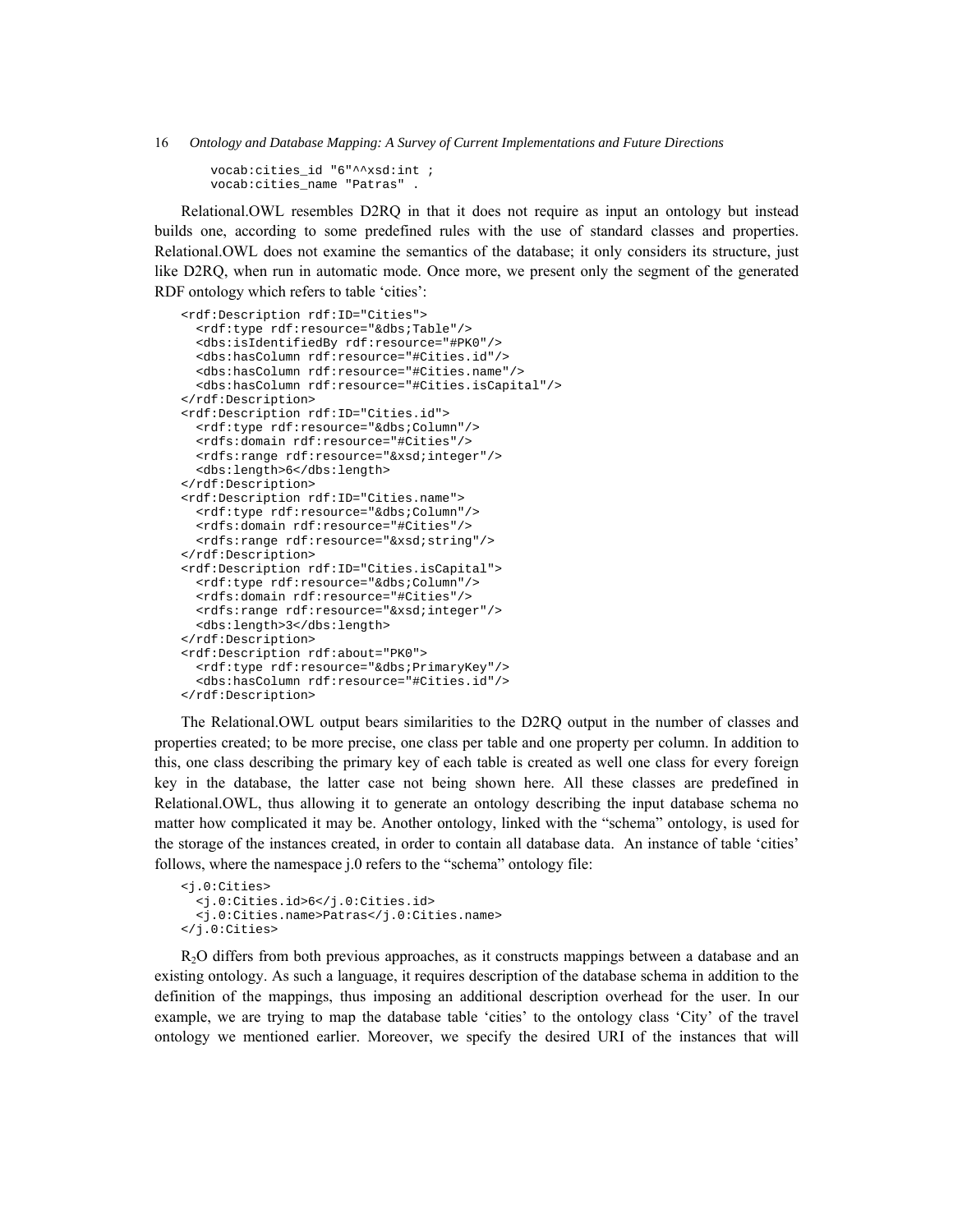| dbschema-desc                         | ontology http://www.owl-     |  |  |  |
|---------------------------------------|------------------------------|--|--|--|
| name Travel                           | ontologies.com/travel.owl#   |  |  |  |
| has-table                             | conceptmap-def               |  |  |  |
| name Cities                           | name City                    |  |  |  |
| keycol-desc                           | identified-by Cities.id      |  |  |  |
| name id                               | $uri-as$                     |  |  |  |
| columnType integer                    | concat                       |  |  |  |
| nonkeycol-desc                        | arg-restriction              |  |  |  |
| name name                             | on-param stringl             |  |  |  |
| columnType string                     | has-value string "City "     |  |  |  |
| nonkeycol-desc                        | arg-restriction              |  |  |  |
| name isCapital                        | on-param string2             |  |  |  |
| columnType integer                    | has-column Cities.name       |  |  |  |
| Database Schema description in $R_2O$ | Mapping Definition in $R_2O$ |  |  |  |

populate the ontology. The appropriate database schema description and mapping definition in R2O would look like this:

# **4 Discussion**

1

Our research indicates that database to ontology mapping is still a very active domain. Prevalent Web trends like blogging, RSS, and the FOAF network provide the Web with new, constantly updated material that is often accessed. Furthermore, the emergence of the Semantic Web, made it possible to publish and access far more ontologies than knowledge engineers ever thought that it would be possible to build [51]. The community of Web Engineering has created so far numerous ontologies<sup>k</sup> that make the task of handling them as important as developing them. Nevertheless, the current state of the art in mapping tools is still in its infancy.

First of all, *automation*, an issue of utmost importance, is not adequately supported. Among the tools we investigated, only D2RQ [41] and Relational.OWL [27] offered automated mappings. Also, we did not see a programmatic API that would enable Web Engineers to author their custom mappings in order to construct a seamless mapping layer – with the exception of D2RQ [52]. Moreover, no middleware software exists that will offer transparent transaction between the two levels of information.

Another important absence is the *support for collaborative authoring* of the mapping instructions. The tools investigated were all lacking team editing support. It is our conviction that the complicated nature of the mapping problem in addition to the distributed architecture of Web systems underlines the necessity of team work. Especially when each contributor is an expert on a specific domain, the need for a collaboration platform is even greater.

Relational databases are widely used in real-world scenarios where *security* is an important issue. Practice has affected SQL evolution so as to make it completely safe concerning both user permissions and actual data storage. Security is always a headache for Web Engineers because exposure to the public requires substantial security mechanisms. It would be very eligible to see an approach taking into consideration security-related issues. In our opinion, security should be faced in two levels. First, the lack of security entailed by the storage of the ontology is a matter that has to be dealt with and second, we would like to see something similar to the connection string, commonly used in the database world. D2RQ was the only approach that tried to consider this security issue, by enabling

<sup>&</sup>lt;sup>k</sup> Until today, Swoogle [57] has indexed more than 10,000 ontologies. For more detailed and up-to-date statistics visit http://swoogle.umbc.edu/index.php?option=com\_swoogle\_stats, accessed on 18-11-2007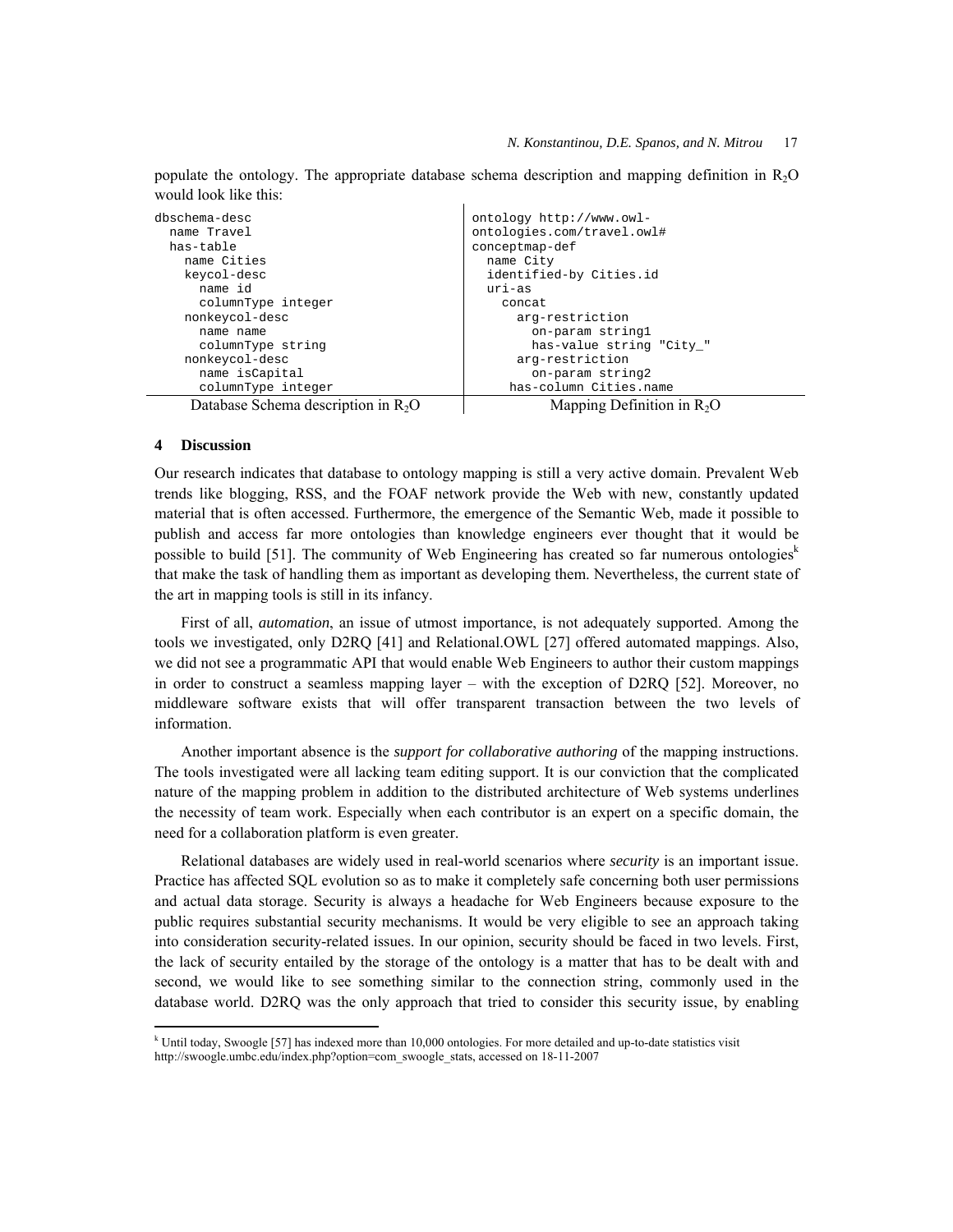conditional mappings. Consequently, only data that satisfy certain conditions can be accessible through the ontology, when a conditional mapping is applied, thus allowing the user to preserve the confidentiality of his data.

Among our observations was that database-and-ontology collaboration was preferred to databaseto-ontology migration. All the tools we reviewed fall to the first category, with the exception of Relational.OWL [27] that proposes a direct manipulation of the relational data to the RDF/OWL format and then the process by a reasoner. In the rest of the tools, the aim is to integrate the data with the use of an ontological mapping tool.

The Semantic Web can be regarded as an open and distributed system. Heterogeneity cannot be avoided in such systems. According to [53], heterogeneity can be met in four levels; syntactic, terminological, conceptual, semiotic/pragmatic. Several surveys have been provided in the field of ontology collaboration, such as [31, 55]. The vision is to create a Web that offers a great deal of human-centric services, in contrast to the current monolithic approaches. It should be taken into account that interoperability among the various mapping methodologies is an important task. Methods and tools should be provided in order to allow interoperability at an even higher level of information integration. Then again, the mapped data should be connected to each other in order to implement the Semantic Web ultimate goal.

# *4.1 Benefits and Drawbacks*

In order for the ontology and database mediation to satisfy real world needs, one has to take into account numerous factors. The first thing is to balance between the resources spent and the benefits gained. A company that considers a possible adoption of similar technologies would weigh the benefits and drawbacks of the proposed integration tool, performing a typical, crucial in decision making, costbenefit analysis.

Among the obvious benefits is that querying the system will be more robust, since it will incorporate Semantic Web technologies. However, in order to achieve this goal, we should be aware that a single ontology by itself cannot usually cover the needs of a medium or large-scale project and it cannot be flexible in implementation, either. Detailed descriptions of the conceptualisation of the world usually span over various domains and require technical expertise in many fields. A common goal is the unification of Knowledge Representation, in the form of the institution of a common vocabulary. The key technologies in the Web Engineering are databases and ontologies. According to [1], the majority of the data that lies in the Web is stored in some form of a relational database. We assume that the relational schema and the ontology were developed independently, an assumption which complicates things. There are usually some parts of the database which are not included in the ontology and vice versa. The majority of the current applications is developed ad hoc, thus impeding interoperability, integration and collaboration among various systems.

A representative example of mediocre behaviour is the infamous OpenCyc ontology [56]. The project officially began on 1984 by Doug Lenat and is under development until today. The OWL version of OpenCyc is a huge file larger that occupies more than 700 MB of space and takes approximately 9 hours to load into Protégé<sup>1</sup>. Using Swoogle [57], we found reduced versions of

l www.opencyc.org, accessed on 18-11-2007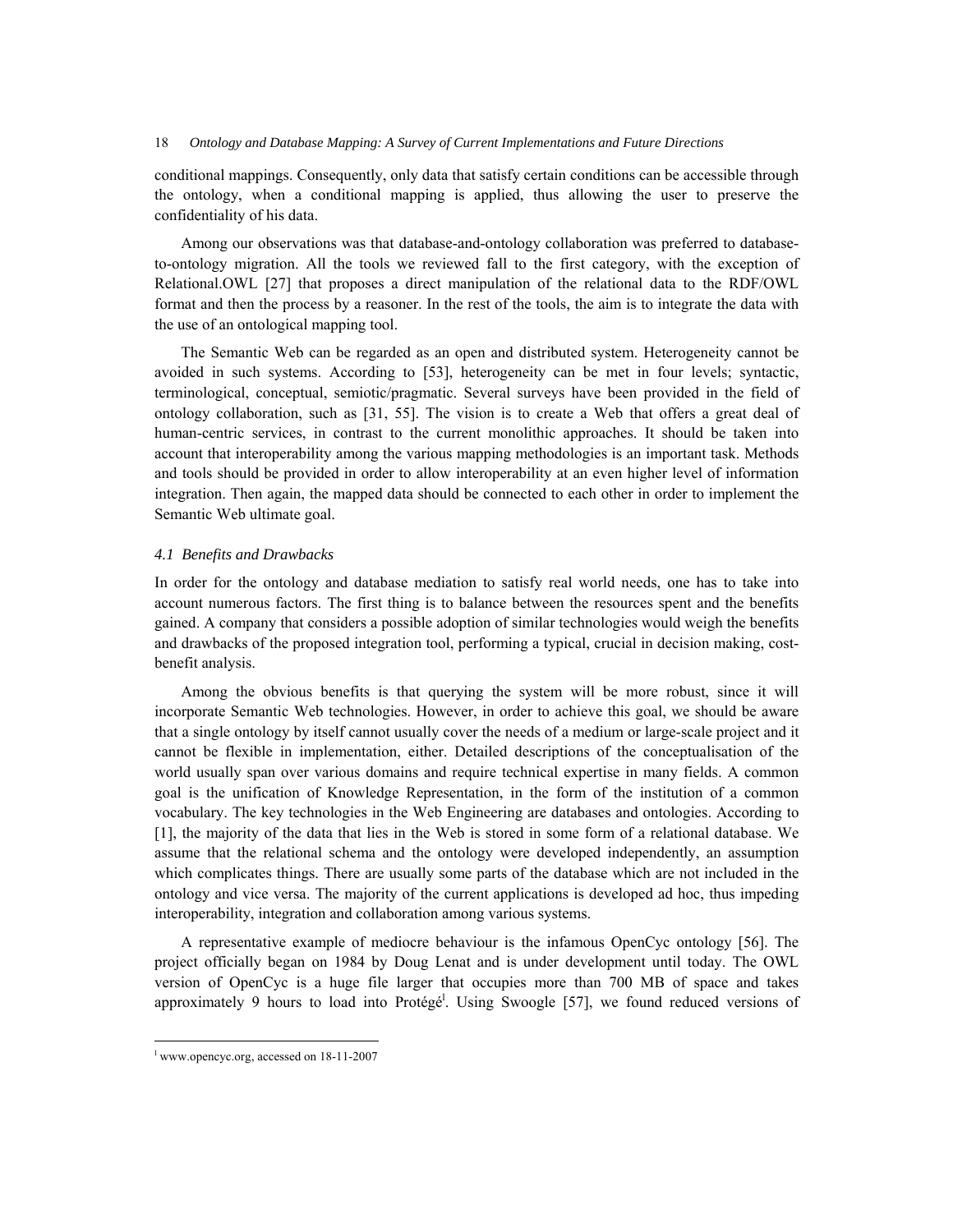OpenCyc but this does not solve the problem. OpenCyc has been connected to terms of WordNet [58], the open dictionary developed mainly in the Princeton University. Due to its large size, OpenCyc is difficult to handle. One can easily map concepts of a custom ontology to concepts in OpenCyc but it is difficult to maintain, develop, use and share ontological descriptions of this size. It would be preferable to segregate the large ontology into smaller fragments, in order for a community to work parallel on a common task.

Drawbacks include concerns such as the viability of the whole integrated system, an issue that arises after the creation of the mapping. It cannot be disputed that in real-world scenarios, the manual establishment of mappings between database schemas and ontologies is considered as an additional burden in the development process. It is a time-consuming and error-prone task. Moreover, when the responsible for the mapping process will have to declare a non-trivial mapping, he will often need domain expertise in both the ontological and the relational models. In addition, ontologies and databases are subject to changes that can easily cause the mappings to be obsolete or, worse, erroneous. Therefore, without some maintenance, a static mapping will not satisfy real-world needs. Moreover, it should be taken into account that usually, companies are unwilling to provide mechanisms to access their data. In other words, questions that have to be answered include who, how, and how often will he or she realise the mappings?

# *4.2 Soundness, Completeness and Performance*

Among the issues of major importance in mapping the Web Data is to consider the practical value of the result. Information theorists require the result to be sound and complete. A system is sound when every answer it returns is valid and complete when it can return answers about the whole extent of its knowledge. Nevertheless, as far as practical issues are concerned, it is well known that even reasoning with OWL Lite can be of high worst-case complexity [59]. Therefore, while designing, implementing or using such a system, one should be aware of its limitations. The current systems have to balance between soundness, completeness and performance.

Generally, results returned to the user are expected to be returned in less than a second. Users would rather prefer incomplete results in reasonable time – less than one second – than thorough results but having to wait for them. In [47] it is argued that applying a sound but incomplete approach seems to be a convincing direction.

As far as it concerns scalability measurements in the Semantic Web, the standard benchmark solution is the Lehigh University Benchmark (LUBM) [60] that has taken a lot of criticism [59] but remains nevertheless the practical solution. In [59], the authors claim that, in order to meet real-world needs, a reasoning system has to offer a sufficiently expressive query language as well as a flexible and efficient communication interface. LUBM suggests an incomplete query answering procedure and makes use of information about individuals of a classified TBox, while UOBM [61] extends the LUBM in terms of expressivity. This is accomplished by adding extra axioms in the TBox using the full expressivity of OWL Lite (UOBM Lite) and OWL DL (UOBM DL). Unfortunately, we did not run into any benchmarking measurements for any of the tools presented here, with the exception of D<sub>2</sub>RQ, whose results are presented in [52].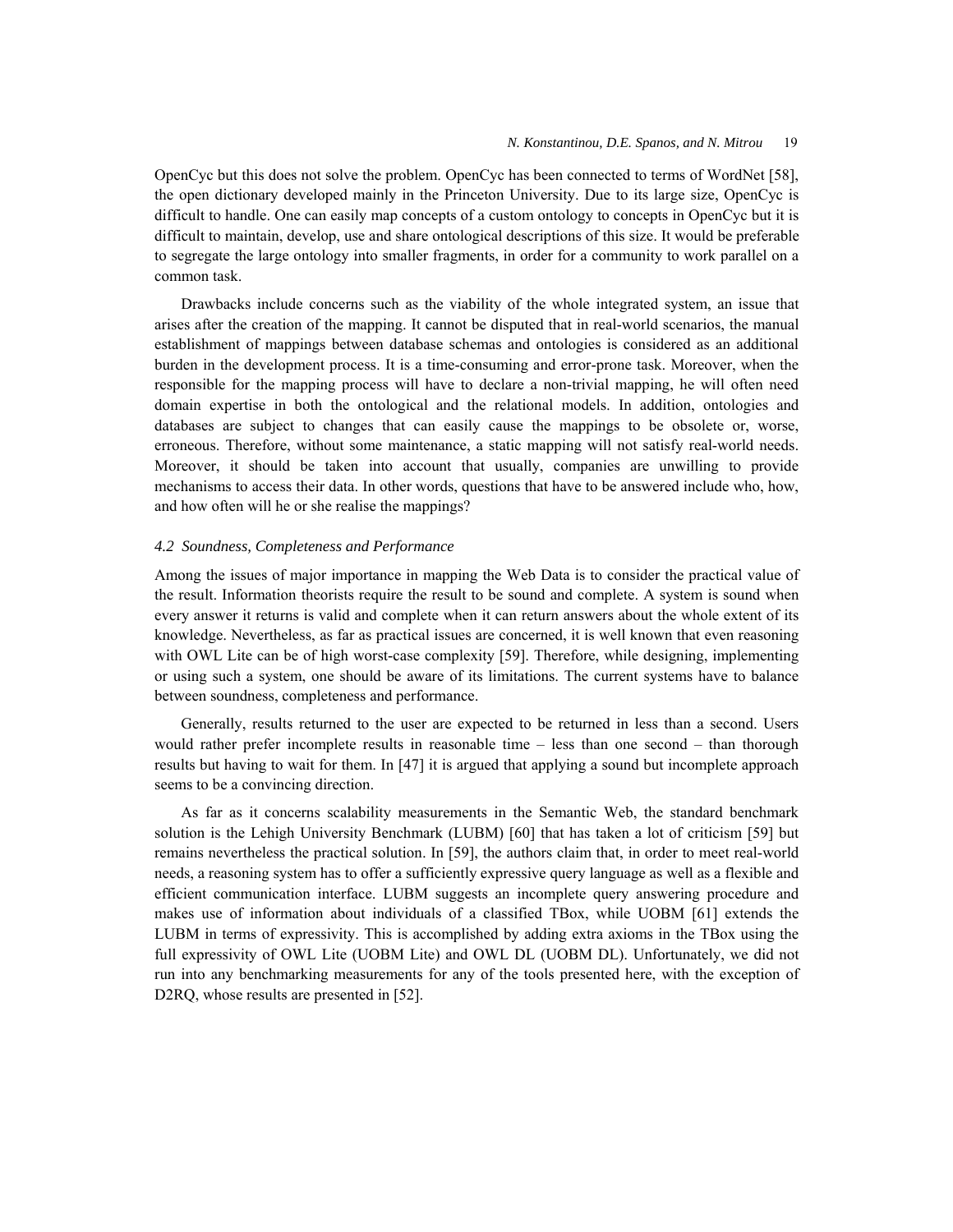## **5 Concluding Remarks**

Based on the discussion in this paper and inspired from [62], where Uren et al. set the requirements for content annotation, we set the requirements for the ontology to database mapping that should be considered when designing the next generation tools. The collaboration between the two different technologies, in order to be widespread has to compete with existing methodologies, such as Model Driven Engineering (MDE), that already tackle the following issues. The necessity of clearly defining the requirements springs from the observation that until today, to our knowledge, the attempts are characterized by a rigidity of views and no attempt has been conducted so far to unify them under a common vocabulary/standard. Hence, such a proposition should take into account the following aspects.

1. **Dynamic changing**. Any mapping should be dynamic as it will be subject to frequent changes. It should be easily updateable and, even better, it should be automatically updated. The vision is to provide a framework that is aware of potentially concurrent changes in both information layers and adjusts to them without human intervention. D2R MAP, D2RQ and Relational.OWL offer the creation of automated mappings; we should nevertheless comment on the absence of a runtime environment where changes in the data sources will be automatically reflected in the result mapping.

2. **User-centered collaborative design**. It is a well known fact that ontology authoring is not a linear procedure. Usually, an ontology is developed/authored by a group of people because it often spans over different conceptual areas. The requirement of collaborative design is emphasized when it concerns mappings of a database to an ontology, since every mapping statement demands from the author(s) knowledge of the domains of both the database and ontology models. Therefore, unless a collaborative approach is adopted, the viability of the system cannot be easily ensured. D2RQ, D2R MAP and R<sub>2</sub>O offer descriptive languages (i.e. vocabularies) in which the mapping can be expressed and are thus allowing team work on mapping. We should also mention the API of the commercial tool RDF Gateway that allows the mapping procedure to be regarded as code authoring.

3. **Conformity with Standard formats**. They should conform to RDF, KIF, OWL and SQL. Moreover, it would be better to accept formats besides the RDF/XML notation. Turtle, N3/Notation3 and N-Triple serializations should also be supported. In [59] it is argued that not only the transmission format is important, but also the way the data is encoded. The tools surveyed are all based on standardized languages, however, we would favour more complete approaches. In Table 1, the columns 'Ontology Language', and 'Semantic Query Language' present the ampleness of the surveyed tools.

4. **Versioning and rollback** are crucial procedures, especially in team working. Since neither an ontology authoring nor a database designing procedure is a simple linear task, versioning should be offered in a way similar to CVS (Concurrent Versions System) or Microsoft VSS that is familiar to developers. The tools that offer a GUI constitute monolithic approaches since the user is limited to the capabilities of the graphical tool. Contrarily, non-graphical interfaces – descriptive languages such as D2RQ, D2R MAP, R2O or APIs such as RDF Gateway – allow concurrent processing, a matter that is crucial in commercial environments.

5. **Automation at design-time** is very important because manual annotation is typically an error-prone and time-consuming task. Companies in general are unwilling to spend resources in order to achieve doubtful results. These two arguments taken into account, the mapping procedure should be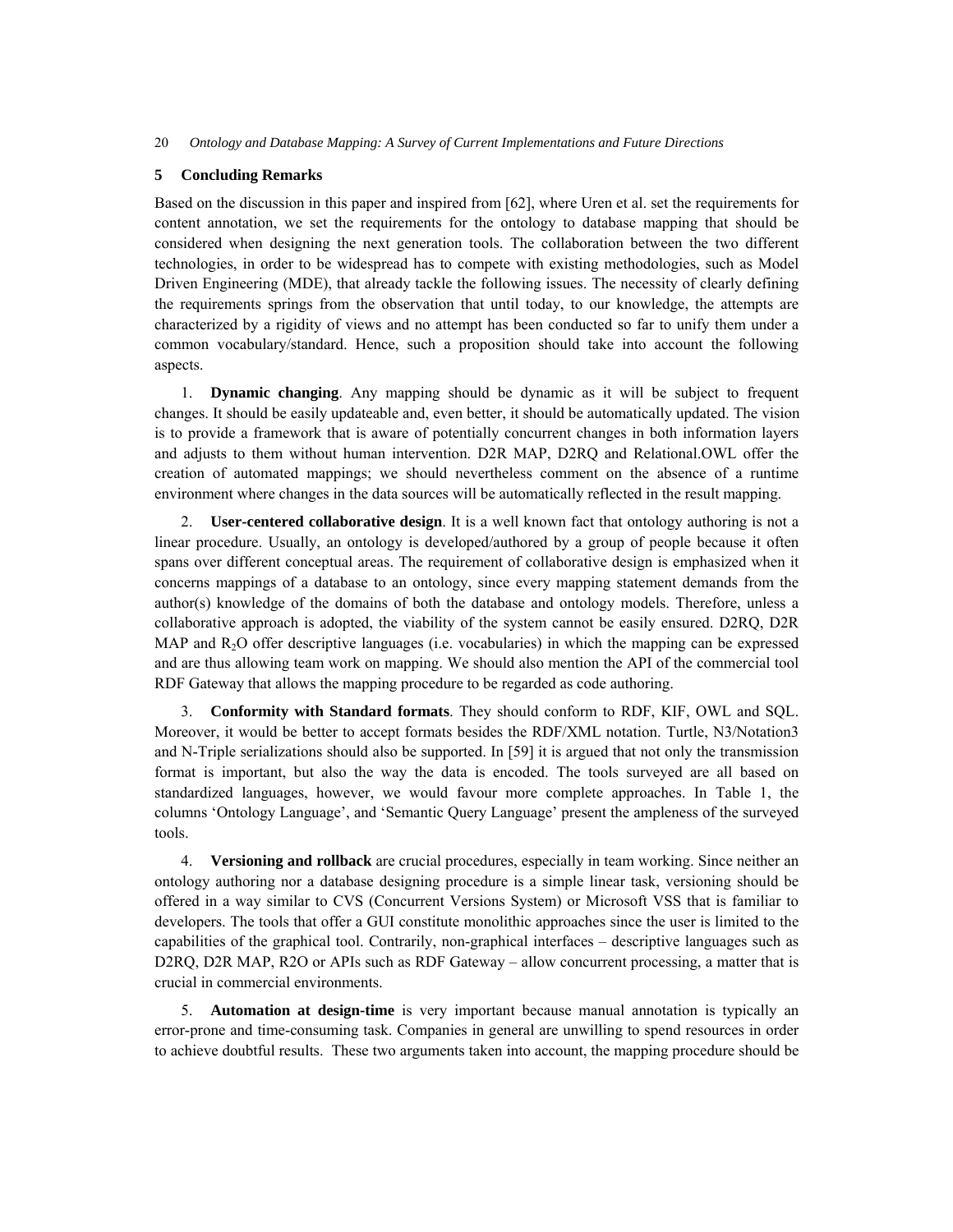automated to the maximum possible extent. The column 'Information needed/Degree of Automation' in Table 1 illustrates the automation level offered by the described tools.

6. **Completeness**. Any system should be able to provide freedom to the authors to capture any subset of the underlying information. In other words, anything should be able to be mapped to anything. Unfortunately, most of the current tools provide mappings between database tables and columns as shown in column 'Components mapped' in Table2. We would like to see tools that allow more general mapping definitions, such as arbitrary SQL queries.

7. **Reusability of the mappings.** The result of the mapping procedure should be easily extended and combined to other mappings. Developers should be able to reuse and consolidate fragments or the total of their previous work, enhancing its durability. A common mapping language standard – such as XMI for XML or KIF for ontologies – would provide an important evolution to this direction and would allow interoperability among Web engineers. However, the tools that are implemented as graphical applications (Clio, MOMIS, MAPONTO) comprise monolithic approaches that lack reusability. The remainder of the tools allows manual processing but, because of the absence of a common standard, the user remains restricted to using the specific tool.

We would like to point out as well that the Semantic Web scientific area should borrow ideas from the database community. First, there is a lot of experience in this field whose results should be integrated in the Semantic Web vision. Real world practice has brought up challenges and solutions that should be taken into account when designing the next steps. Second, there is a wide society in Web Engineering that is unwilling to modify legacy systems that are fully functional and covering current needs. Third, there is a lot of expertise in the domain of databases that would be preferable to integrate with, rather than migrate to new tools and technologies.

To sum up, in this paper, we attempted to gather together the most important and contributing approaches in the subject of database and ontology collaboration, or mapping as it is frequently cited in the text. We tried to provide the reader with a concise overview of these approaches, in a way that the comparison between them is easy and straightforward. This effort has revealed that there are mainly one or two main ideas, which most of the aforementioned approaches share and try to expand. Therefore, we dare to say that efforts in the field have become stagnant and that, maybe, a completely novel approach that takes into consideration only few of the points we have highlighted, will render the collaboration between ontologies and databases more efficient and simple for the end user. Hence, we believe that future progress in this research domain should be closely looked on and this is what we are planning to do, incorporating any innovative methods to this work and, of course, more tangible measures of comparison, such as extensive benchmarking.

### **References**

- 1. M. K. Bergman (2001), *The Deep Web: Surfacing Hidden Value*, The Journal of Electronic Publishing Vol. 7, No. 1. Available online at http://www.press.umich.edu/jep/07- 01/bergman.html, accessed on 16-11-2007.
- 2. T. Berners-Lee, J. Hendler and O. Lassila (2001), *Semantic Web new form of Web content that is meaningful to computers will unleash revolution of new possibilities*, Scientific American, pp29- 37.
- 3. T. R. Gruber (1995), *Toward Principles for the Design of Ontologies Used for Knowledge Sharing*, International Journal of Human-Computer Studies, Vol. 43, No. 5, pp. 907-928.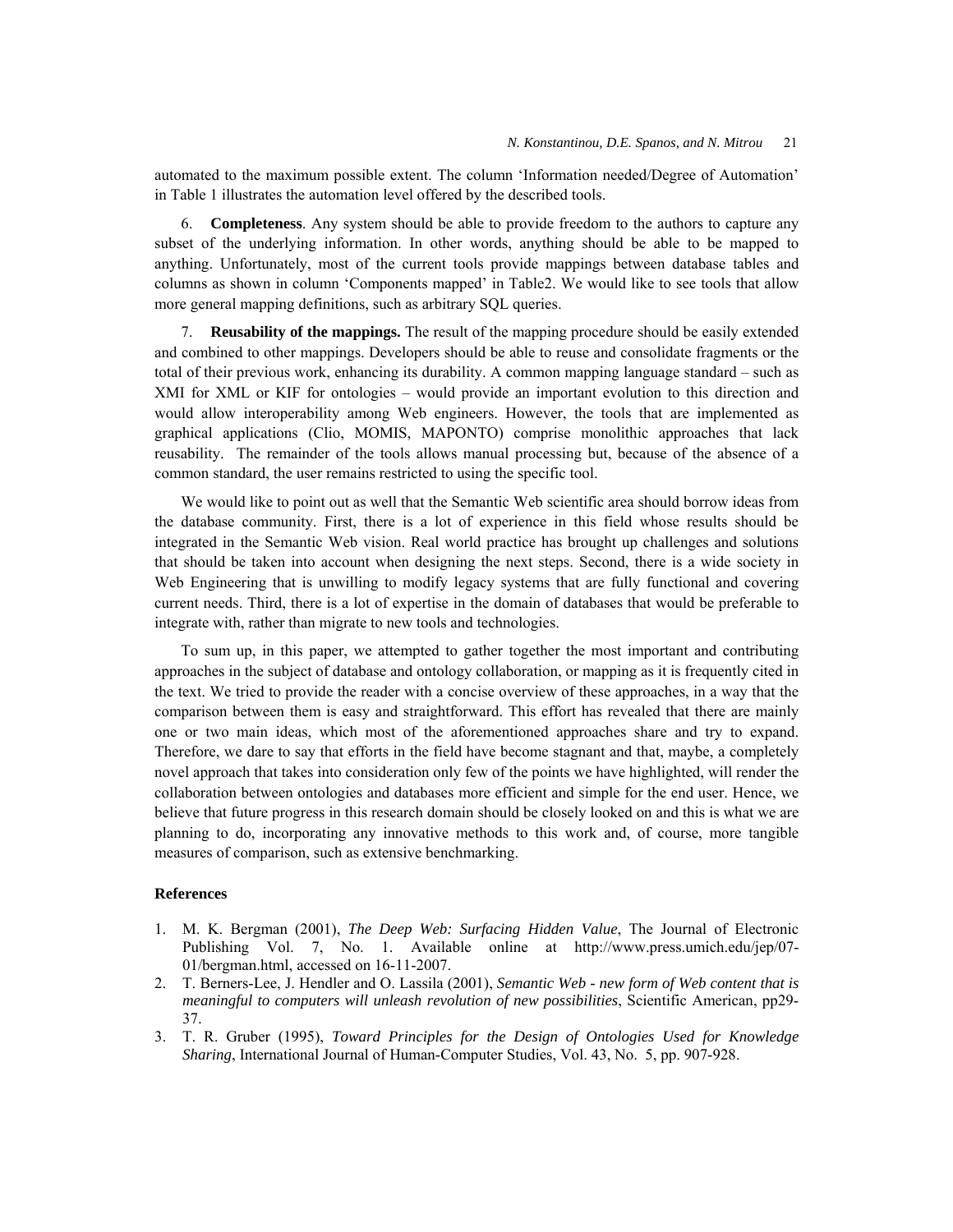- 22 *Ontology and Database Mapping: A Survey of Current Implementations and Future Directions*
- 4. I. Kurtev, J. Bézivin and M. Aksit (2002), *Technological spaces: An initial appraisal*, in 10th International Conference on Cooperative Information Systems (CoopIS 2002), International Symposium on Distributed Objects and Applications (DOA 2002), Federated Conferences.
- 5. G. Kappel, E. Kapsammer, H. Kargl, G. Kramler, T. Reiter, W. Retschitzegger, W. Schwinger and M. Wimmer (2006), *Lifting metamodels to ontologies: A step to the semantic integration of modeling languages*, in Proceedings of Model Driven Engineering Languages and Systems (MoDELS 2006), Vol. 4199 of Lecture Notes in Computer Science, Springer, pp. 528-542.
- 6. F. S. Parreiras, S. Staab and A. Winter (2007), *On marrying ontological and metamodeling technical spaces*, in Proceedings of the 6th Joint Meeting of the European Software Engineering Conference and the ACM SIGSOFT Symposium on the Foundations of Software Engineering.
- 7. M. R. Genesereth and N. J. Nilsson (1987), *Logical Foundation of Artificial Intelligence*, Morgan Kaufmann Publishers.
- 8. A. Borgida, M. Lenzerini and R. Rosati (2002), *Description Logics for Databases*, in the Description Logic Handbook, edited by F. Baader, D. Calvanese, D. L. McGuinness, D. Nardi, P. F. Patel-Schneider, Cambridge University Press, pp. 472-494.
- 9. D. Beckett (2004), *RDF/XML Syntax Specification (Revised)*, http://www.w3.org/TR/rdf-syntaxgrammar/, accessed on 20-11-2007.
- 10. O. Lassila and R. R. Swik (1999), *RDF model and syntax specification*, W3C Recommendation, http://www.w3.org/TR/1999/REC-rdf-syntax-19990222, accessed on 18-11-07.
- 11. I. Horrocks, P. Patel-Schneider and F. van Harmelen (2003), *From SHIQ and RDF to OWL: the making of a Web Ontology Language*, Journal of Web Semantics, Vol. 1, No. 1, pp. 7-26.
- 12. D. McGuinness and F. van Harmelen (2004), *OWL Web Ontology Language Overview*, http://www.w3.org/TR/owl-features/, accessed on 18-11-2007.
- 13. P. F. Patel-Schneider and I. Horrocks (2004), *OWL Web Ontology Language: Semantics and Abstract Syntax Section 3. Direct Model-Theoretic Semantics*. Available online at http://www.w3.org/TR/owl-semantics/direct.html#3.1, accessed on 12-11-2007.
- 14. E. Sirin, B. Parsia, B. C. Grau, A. Kalyanpur and Y. Katz (2007), *Pellet: A practical OWL-DL reasoner*, Journal of Web Semantics, Vol. 5, No. 2, pp. 51-53.
- 15. D. Tsarkov and I. Horrocks (2005), *Ordering Heuristics for Description Logic Reasoning*, in Proceedings of the 19th International Joint Conference on Artificial Intelligence (IJCAI 2005), pp. 609–614, Morgan Kaufmann Publishers.
- 16. B. Motik and U. Sattler (2006), *A comparison of reasoning techniques for querying large description logic Aboxes*, in Proceedings of the 13th International Conference on Logic for Programming Artificial Intelligence and Reasoning (LPAR 2006).
- 17. V. Haarslev and R. Möller (2001), *RACER System Description*, in Proceedings of the 1st International Joint Conference on Automated Reasoning (IJCAR 2001), Vol. 2083 of Lecture Notes in Artificial Intelligence, pp. 701–706, Springer.
- 18. S. Bechhofer (2006), *DIG 2.0: The DIG Description Logic Interface, DIG Working Group Note*, http://dig.cs.manchester.ac.uk/, accessed on 21-11-2007.
- 19. F. Baader and W. Nutt (2002), *Basic Description Logics*, in the Description Logic Handbook, edited by F. Baader, D. Calvanese, D. L. McGuiness, D. Nardi, P. F. Patel-Schneider, Cambridge University Press, pp. 47-100.
- 20. A. Ramakrishnan, R. Gehrke (2003), *Database Management Systems* 3rd Edition, McGraw Hill, Chapter 3: The Relational Model, pp. 57-99.
- 21. E. F. Codd (1970), *A relational model of data for large shared data banks*, Communications of the ACM, Vol. 13, No. 6, pp. 377–387.
- 22. Object Management Group (2002), *MOF 2.0 Query/Views/Transformations RFP*, http://www.omg.org/cgi-bin/doc?ad/2002-4-10, accessed on 6-11-2007.
- 23. E. Prud'hommeaux and A. Seaborne (2005), *SPARQL Query Language for RDF*, http://www.w3.org/TR/rdf-sparql-query/, accessed on 18-11-2007.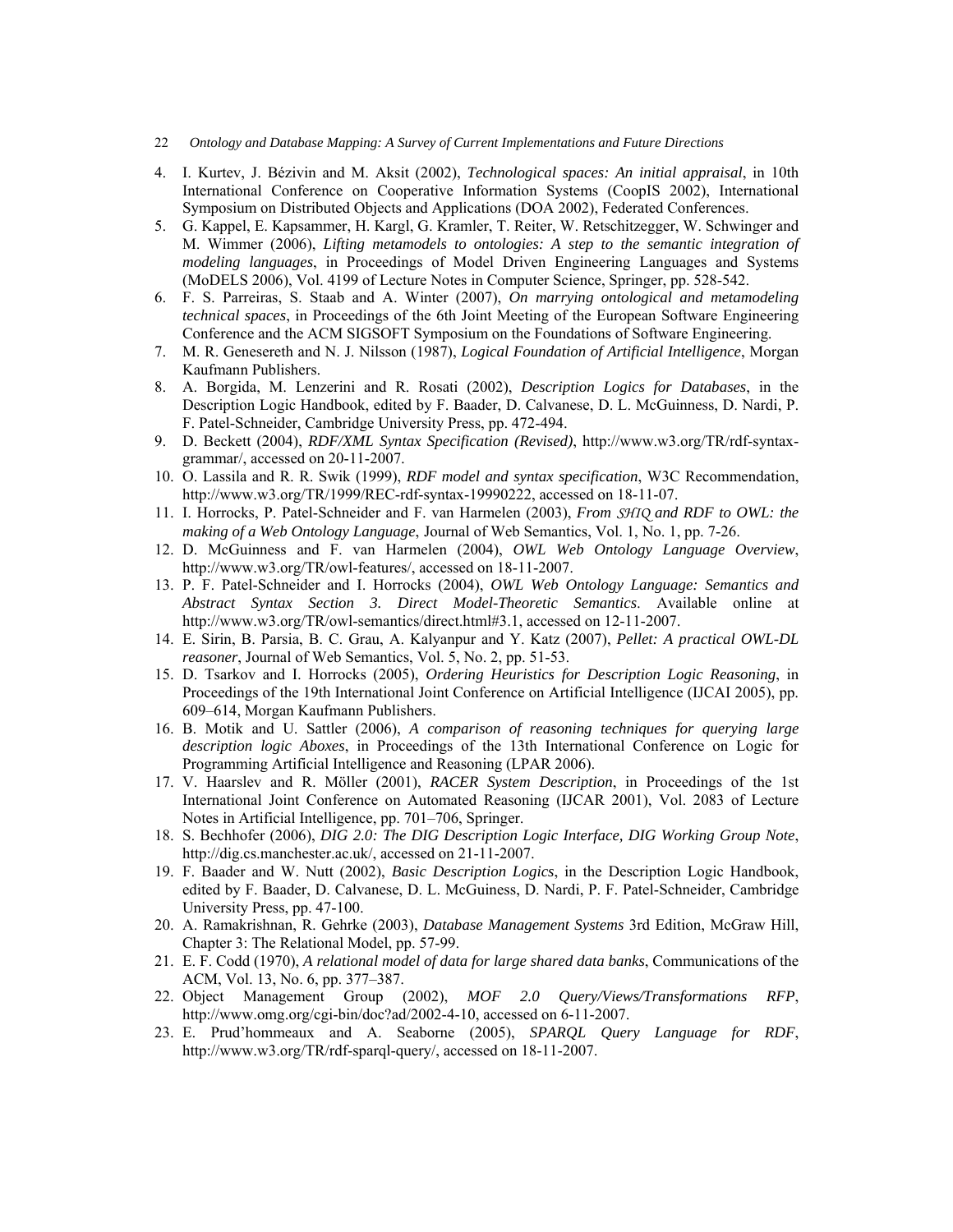- 24. J. Bailey, F. Bry, T. Furche and S. Schaffert (2005), *Web and Semantic Web Query Languages: A Survey*, in Reasoning Web, First International Summer School 2005, edited by N. Eisinger and J. Małuszynski, Vol. 3564 of Lecture Notes in Computer Science, Springer-Verlag.
- 25. G. Karvounarakis, S. Alexaki, V. Christophides, D. Plexousakis and M. Scholl (2002), *RQL: A declarative query language for RDF*, in Proceedings of the 11th International World Wide Web Conference (WWW 2002).
- 26. J. Broekstra, A. Kampman and F. van Harmelen (2003), *Sesame: An architecture for storing and querying RDF data and schema information*, in Spinning the Semantic Web: Bringing the World Wide Web to Its Full Potential, edited by D. Fensel, J. A. Hendler, H. Lieberman and W. Wahlster, MIT Press, pp. 197–222.
- 27. C. P. de Laborda and S. Conrad (2006), *Bringing relational data into the Semantic Web using SPARQL and Relational.OWL*, in Proceedings of the International Conference on Data Engineering Workshops (ICDEW 2006), pp. 55.
- 28. S. Harris and N. Gibbins (2003), *3store: Efficient Bulk RDF Storage*, in Proceedings of the 1st International Workshop on Practical and Scalable Semantic Systems (PSSS 2003), pp. 1-15.
- 29. O. Corby, R. Dieng-Kuntz and C. Faron-Zucker (2004), *Querying the Semantic Web with the Corese search engine*, in Proceedings of the 15<sup>th</sup> European Conference on Artificial Intelligence (ECAI 2004), Prestigious Applications of Intelligent Systems (PAIS 2004), pp. 705-709.
- 30. D. Wood, P. Gearon and T. Adams (2005), *Kowari: A Platform for Semantic Web Storage and Analysis*, in Proceedings of the XTech Conference.
- 31. I. Horrocks, L. Li, D. Turi, and S. Bechhofer (2004), *The Instance Store: Description Logic Reasoning with Large Numbers of Individuals*, in 17th International Workshop on Description Logics (DL 2004), pp. 31-40.
- 32. D. Beneventano, S. Bergamaschi, F. Guerra, and M. Vincini (2005), *Building a Tourism Information Provider with the MOMIS System*, in Journal of Information Technology & Tourism, Vol. 7, No. 3-4, pp. 221-238.
- 33. S. Bergamaschi, S. Castano, M. Vincini, and D. Beneventano (2001), *Semantic Integration of Heterogeneous Information Sources*, in Journal of Data & Knowledge Engineering, Vol. 36, Elsevier Science B.V., pp. 215-249.
- 34. L. Haas, M. Hernandez, H. Ho, L. Popa, and M. Roth (2005), *Clio Grows Up: From Research Prototype to Industrial Tool*, in ACM SIGMOD International Conference on Management of Data, pp. 805-810.
- 35. L. Yan, R. Miller, L. Haas, and R. Fagin (2001), *Data-Driven Understanding and Refinement of Schema Mappings*, in International Conference on the Management of Data, ACM SIGMOD Vol. 30, pp. 485-496.
- 36. D. Maier, A. Mendelzon, and Y. Sagiv (1979), *Testing Implications of Data Dependencies*, in ACM Transactions on Database Systems (TODS), Vol. 4, No. 4, pp. 455–469.
- 37. L. Stojanovic, N. Stojanovic, and R. Volz (2002), *Migrating Data-intensive Web sites into the Semantic Web*, in ACM Symposium on Applied Computing (SAC 2002), pp. 1100-1107.
- 38. C. Bizer (2003), *D2R MAP A Database to RDF Mapping Language*, in 12th International World Wide Web Conference (WWW 2003).
- 39. J. Carroll, I. Dickinson, C. Dollin, D. Reynolds, A. Seaborne, and K. Wilkinson (2003), *Jena: Implementing the Semantic Web recommendations*, Technical Report (HPL- 2003-146), Hewlett-Packard.
- 40. Hewlett-Packard Development Company, LP (2006), *Jena A Semantic Web Framework for Java*, http://jena.sourceforge.net/, accessed on 18-11-2007.
- 41. C. Bizer and A. Seaborne (2004), *D2RQ Treating Non-RDF Databases as Virtual RDF Graphs*, in the 3rd International Semantic Web Conference (ISWC 2004).
- 42. J. Barrasa, O. Corcho, and A. Gómez-Pérez (2003), *Fund Finder Wrapper: A Case Study of Database-to-ontology Mapping*, in International Workshop on Semantic Integration, pp9-15.